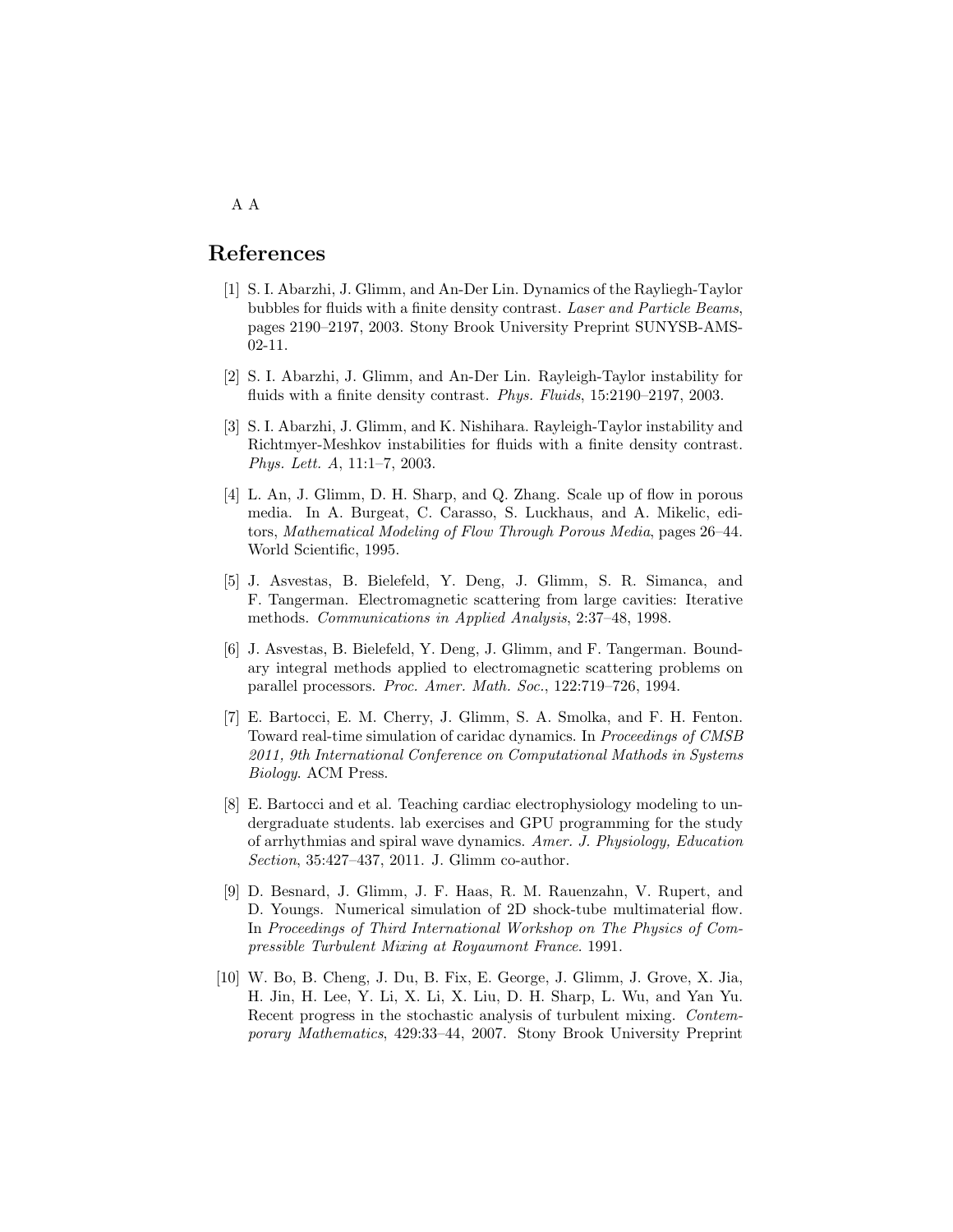Number SUNYSB-AMS-05-18, Los Alamos National Laboratory LAUR Number LAUR-05-7102.

- [11] W. Bo, B. Fix, J. Glimm, X. Li, X. Liu, R. Samulyak, and L. Wu. Frontier and applications to scientific and engineering problems. Proceedings in Applied Mathematics and Mechanics, 2007.
- [12] W. Bo, B. Fix, J. Glimm, X.-L. Li, X.-T. Liu, R. Samulyak, and L.-L. Wu. Frontier and applications to scientific and engineering problems. *Proceed*ings of International Congress of Industrial and Applied Mathematics, pages 1024507–1024508, 2008.
- [13] W. Bo, H. Jin, D. Kim, X. Liu, H. Lee, N. Pestieau, Y. Yu, J. Glimm, and J. Grove. Multi phase closure models. Computers  $\mathcal{C}$  Mathematics with Applications, 56:1291–1302, 2008. Stony Brook University Preprint Number SUNYSB-AMS-07-02.
- [14] B. Boston, J. Glimm, J. W. Grove, R. Holmes, and Q. Zhang. Multiscale structure for hyperbolic waves. Studies in Advanced Mathematics, 3:1–9, 1997.
- [15] D. Brown, L. Freitag, and J. Glimm. Creating interoperable meshing and discretization software: The terascale simulation tools and technology center. In Bharat Soni, editor, Proceedings of the 8th International Conference on Numerical Grid Generation in Computational Field Simulations, June 2-6, 2002, Honolulu Hawaii. 2002.
- [16] G. Campbell, Y. Deng, J. Glimm, Y. Wang, Q. Yu, M. Eisenberg, and A. Grollman. Analysis and prediction of protein binding on DNA pattern recognition of hydrogen bonds. J. Comp. Chemistry, 17:1712–1725, 1996.
- [17] G.-Q. Chen and J. Glimm. Global solutions to the compressible Euler equations with geometrical structure. Commun. Math. Phys., 180:153– 193, 1996.
- [18] Y. Chen, Y. Deng, J. Glimm, and G. Li. Parallel interface methods for multi-phase flow problems on i PSC/860. In *Intel Supercomputer Sys*tems Conference Proceedings: Technology Focus Conference, pages 377– 391. 1992.
- [19] Y. Chen, Y. Deng, J. Glimm, G. Li, D. H. Sharp, and Q. Zhang. A renormalization group scaling analysis for compressible two-phase flow. Phys. Fluids A, 5(11):2929–2937, 1993.
- [20] Y. Chen, J. Glimm, D. Saltz, D. H. Sharp, and Q. Zhang. A two-phase flow formulation for the Rayleigh-Taylor mixing zone and its renormalization group solution. In R. Young, J. Glimm, and B. Boston, editors, Proceedings of the Fifth International Workshop on Compressible Turbulent Mixing, pages 23–32. World Scientific, Singapore, 1996. ISBN 981- 02-2910-0.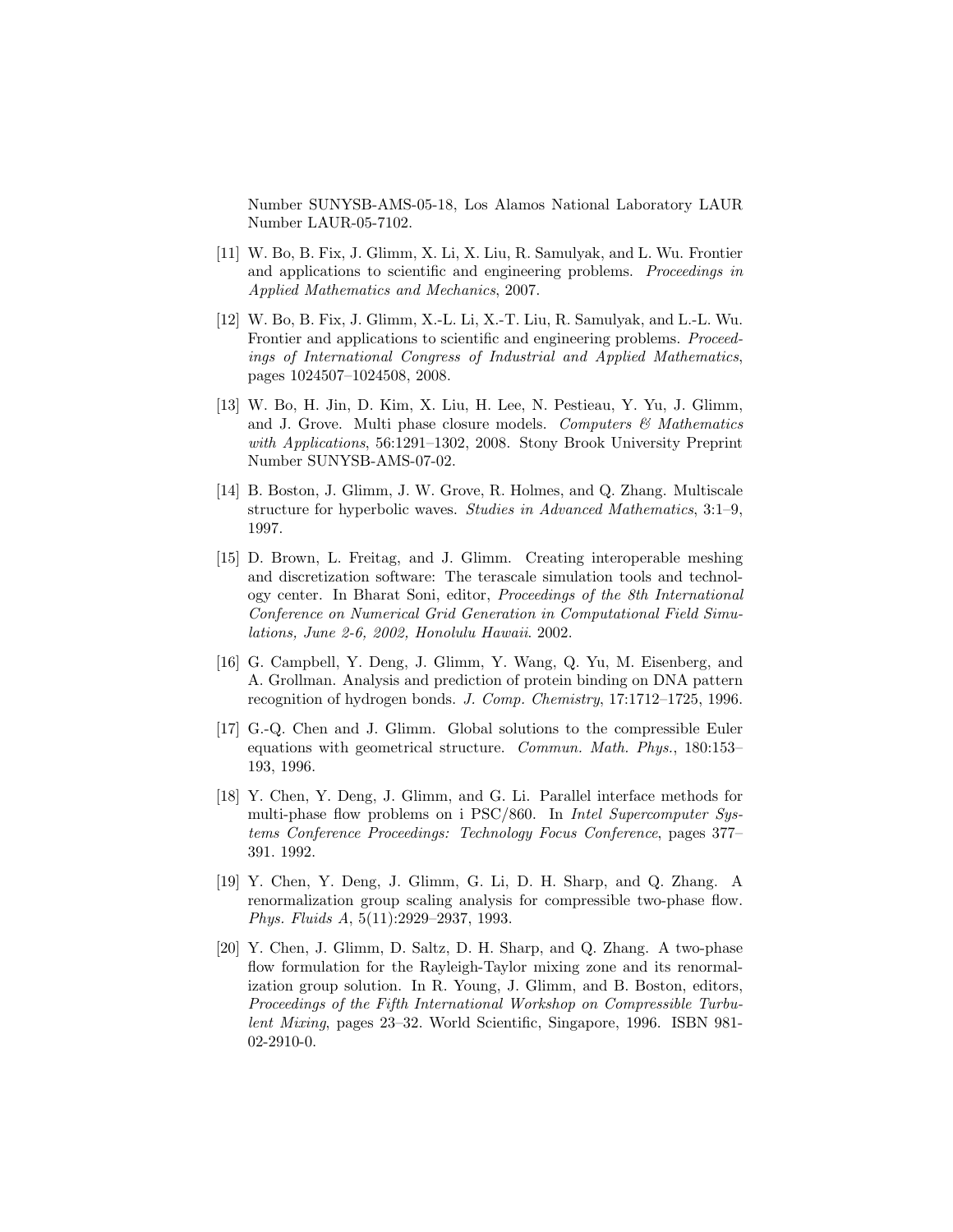- [21] Y. Chen, J. Glimm, D. H. Sharp, and Q. Zhang. A two-phase flow model of the Rayleigh-Taylor mixing zone. Phys. Fluids, 8(3):816–825, 1996.
- [22] B. Cheng, J. Glimm, H. Jin, and D. H. Sharp. Theoretical methods for the determination of mixing. Laser and Particle Beams, 21:429–436, 2003.
- [23] B. Cheng, J. Glimm, X.-L. Li, and D. H. Sharp. Subgrid models and DNS studies of fluid mixing. In E. Meshkov, Y. Yanilkin, and V. Zhmailo, editors, Proceedings of the 7th International Conference on the Physics of Compressible Turbulent Mixing, (1999), pages 385–390, Sarov, Nizhny Novgorod region, Russia, 2001. RFNC-VNIIEF.
- [24] B. Cheng, J. Glimm, D. Saltz, and D. H. Sharp. Boundary conditions for a two pressure two phase flow model. Physica D, 133:84–105, 1999.
- [25] B. Cheng, J. Glimm, and D. H. Sharp. Density dependence of Rayleigh-Taylor and Richtmyer-Meshkov mixing fronts. Phys. Lett. A, 268:366–374, 2000.
- [26] B. Cheng, J. Glimm, and D. H. Sharp. Multi-temperature multiphase flow model. Zeit. angew. Math. Phys., 53:211–238, 2002.
- [27] B. Cheng, J. Glimm, and D. H. Sharp. A three-dimensional renormalization group bubble merger model for Rayleigh-Taylor mixing. Chaos, 12:267–274, 2002.
- [28] B. Cheng, J. Glimm, and D. H. Sharp. The alphas and thetas in Rayleigh-Taylor and Richtmyer-Meshkov instabilities. Proceedings of the 16th Internatioinal Conference on the Physics of turbulent mixing, 2019.
- [29] B. Cheng, J. Glimm, and D. H. Sharp. The alphas and thetas in Rayleigh-Taylor and Richtmyer-Meshkov instabilities. Phyaica D, 404, 2020.
- [30] B. Cheng, J. Glimm, D. H. Sharp, and Y. Yu. A multiphase flow model for the unstable mixing of layered incompressible materials. Phys. of Fluids, 17(087102):1–8, 2005. LANL Preprint Number LA-UR-05-0078, Stony Brook University Preprint Number SUNYSB-AMS-05-01.
- [31] B. Cheng, J. Glimm, D. H. Sharp, and Y. Yu. A multifluid mix model for the layered incompressible materials. Physica Scripta, T132:014–016, 2008. Proceedings of World Conference on Turbulence Mixing and Beyond.
- [32] I-L. Chern, J. Glimm, O. McBryan, B. Plohr, and S. Yaniv. Front tracking for gas dynamics. J. Comput. Phys., 62:83–110, 1986.
- [33] M. A. Christie, J. Glimm, J. W. Grove, D. M. Higdon, D. H. Sharp, and M. M. Wood-Schultz. Error analysis and simulations of complex phenomena. Los Alamos Science, 29:2–25, 2005.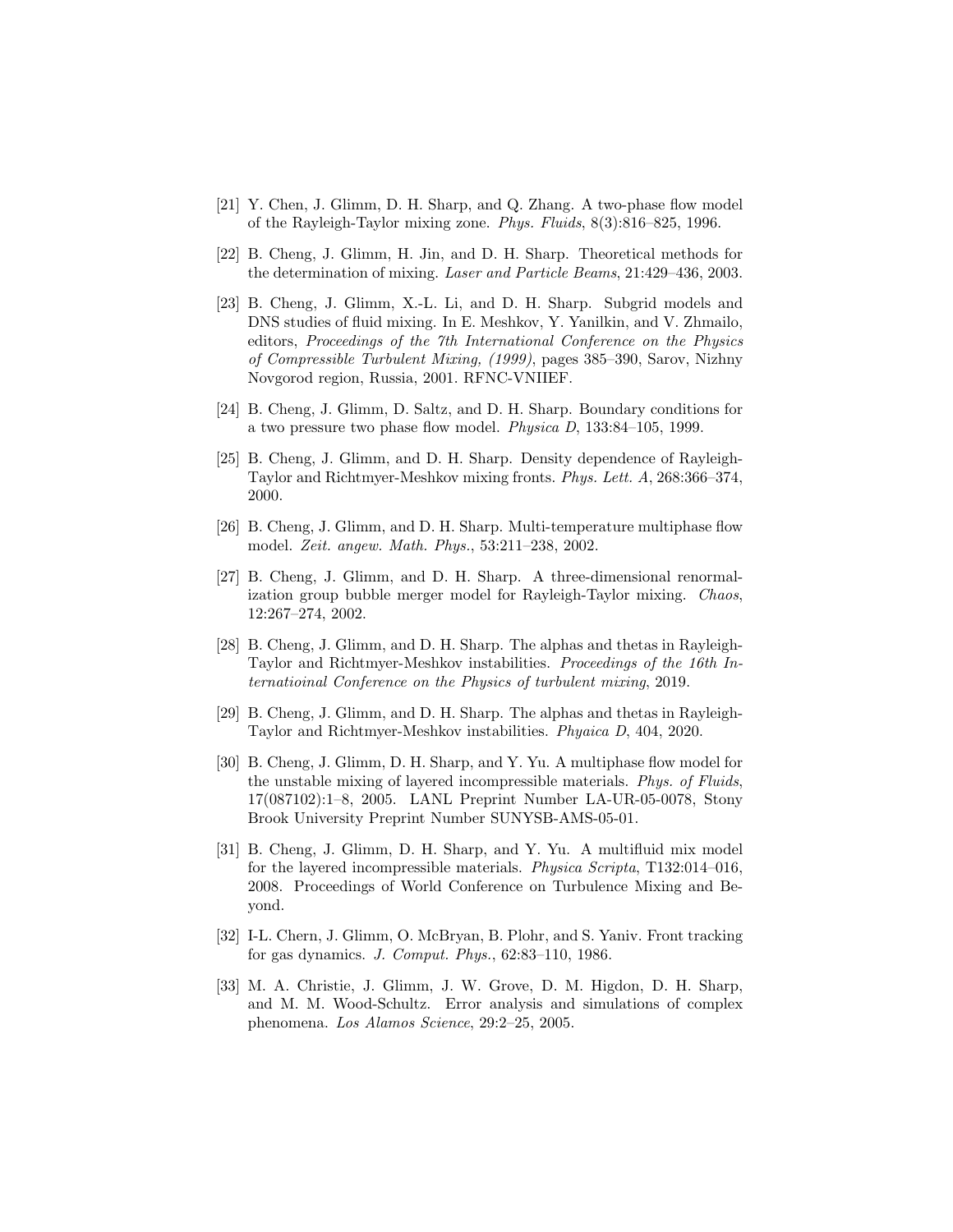- [34] W. K. Chui, J. Glimm, F. M. Tangerman, A. P. Jardine, and J. S. Madsen. Modeling of resin transfer molding. In Proceedings of the First Regional Symposium on Manufacturing Science and Technology, Stony Brook, New York, 1995.
- [35] W. K. Chui, J. Glimm, F. M. Tangerman, A. P. Jardine, J. S. Madsen, T. M. Donnellan, and R. Leek. Porosity migration in RTM. In R. W. Lewis and P. Durbetaki, editors, Numerical Methods in Thermal Problems, Volume IX, Part 2, pages 1323–1333, Swansea U.K., 1995. Pineridge Press.
- [36] W. K. Chui, J. Glimm, F. M. Tangerman, A. P. Jardine, J. S. Madsen, T. M. Donnellan, and R. Leek. Process modeling in resin transfer molding as a method to enhance product quality. SIAM Review, 39(4):714–727, 1997.
- [37] W. K. Chui, J. Glimm, F. M. Tangerman, H. Zhang, and V. Prasad. A parallel algorithm for multizone, multiphase systems with application to crystal growth. J. Crystal Growth, 180(3-4):534–542, 1997.
- [38] P. Daripa, J. Glimm, W. B. Lindquist, and O. McBryan. Polymer floods: A case study of nonlinear wave analysis and of instability control in tertiary oil recovery. SIAM J. Appl. Math., 48:353–373, 1988.
- [39] Y. Deng, J. Glimm, J. Davenport, X. Cai, and E. Santos. Performance models on QCDOC for molecular dynamics with coulomb potentials. International Journal of High Performance Computing Applications, 18:183– 198, 2004. SUNYSB-AMS-00-04.
- [40] Y. Deng, J. Glimm, and D. H. Sharp. Perspectives on parallel computing. Daedalus, 12:31–52, 1992.
- [41] Y. Deng, J. Glimm, and D. H. Sharp. Mixing and chaotic microstructure. Los Alamos Science, 21:124–132, 1993.
- [42] Y. Deng, J. Glimm, Y. Wang, M. Eisenberg, A. Grollman, and A. Korobka. Prediction of protein binding to DNA in the presence of watermediated hydrogen bonds. Journal of Molecular Modeling, 5:125–133, 1999.
- [43] Y. Deng, J. Glimm, Q. Yu, and M. Eisenberg. Global minimization for problems with multiple local minima. Appl. Math. Lett., 6(2):89–90, 1993.
- [44] B. DeVolder, J. Glimm, J. W. Grove, Y. Kang, Y. Lee, K. Pao, D. H. Sharp, and K. Ye. Uncertainty quantification for multiscale simulations. Journal of Fluids Engineering, 124:29–41, 2002. LANL report No. LA-UR-01-4022.
- [45] J. Dimock and J. Glimm. Measures on the Schwartz distribution space and applications to quantum field theory. Adv. Math., 12:58–83, 1974.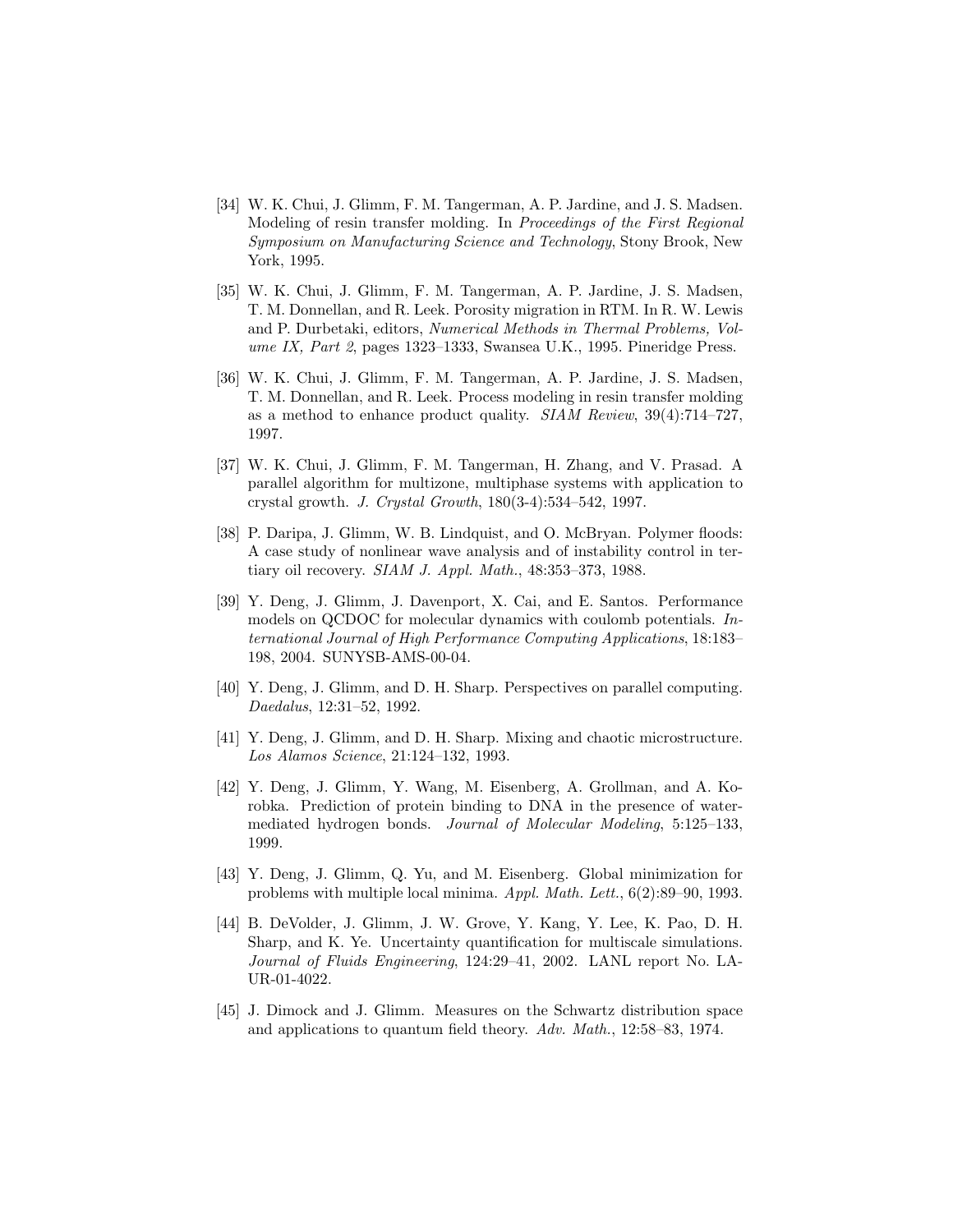- [46] R. P. Drake, H. F. Robey, O. A. Hurricane, Y. Zhang, B. A. Remington, J. Knauer, J. Glimm, D. Arnett, J. O. Kane, K. S. Budil, and J. W. Grove. Experiments to produce a hydrodynamically unstable spherically diverging system of relevance to instabilities in supernovae. Astrophysical Journal, 564:896–906, 2002.
- [47] Jian Du, Brian Fix, James Glimm, Xicheng Jia, Xiaolin Li, Yunhua Li, and Lingling Wu. A simple package for front tracking. J. Comput. Phys., 213:613–628, 2006.
- [48] S. Dutta, E. George, J. Glimm, J. Grove, H. Jin, T. Lee, X. Li, D. H. Sharp, K. Ye, Y. Yu, Y. Zhang, and M. Zhao. Shock wave interactions in spherical and perturbed spherical geometries. Nonlinear Analysis, 63:644– 652, 2005. University at Stony Brook preprint number SB-AMS-04-09 and LANL report No. LA-UR-04-2989.
- [49] S. Dutta, E. George, J. Glimm, X.-L. Li, A. Marchese, Z. L. Xu, Y. M. Zhang, J. W. Grove, and D. H. Sharp. Numerical methods for the determination of mixing. Laser and Particle Beams, 21:437–442, 2003. LANL report No. LA-UR-02-1996.
- [50] S. Dutta, J. Glimm, J. W. Grove, D. H. Sharp, and Y. Zhang. A fast algorithm for moving interface problems. In V. Kumar et al., editor, Computational Science and Its Applications - ICCSA 2003, LNCS 2668, pages 782–790. Springer-Verlag, Berlin Heidelberg, 2003. LANL report No. LA-UR-02-7895.
- [51] S. Dutta, J. Glimm, J. W. Grove, D. H. Sharp, and Y. Zhang. Error comparison in tracked and untracked spherical simulations. Computers and Mathematics with Applications, 48:1733–1747, 2004. University at Stony Brook preprint number AMS-03-10 and LANL report No. LA-UR-03-2920.
- [52] S. Dutta, J. Glimm, J. W. Grove, D. H. Sharp, and Y. Zhang. Spherical Richtmyer-Meshkov instability for axisymmetric flow. Mathematics and Computers in Simulations, 65:417–430, 2004. Stony Brook University Preprint Number AMS-03-13.
- [53] B. Fix, J. Glimm, R. Kaufman, X.-L. Li, and L.-L. Wu. Frontier and application to fluid instability study, verification and validation of frontier code and application to fluid interfacial instabilities. Physica Scripta, 2008. Proceedings of World Conference on Turbulence Mixing and Beyond.
- [54] B. Fix, J. Glimm, X. Li, Y. Li, X. Liu, R. Samulyak, and Z. Xu. A TSTT integrated frontier code and its applications in computational fluid physics. Journal of Physics: Conf. Series, 16:471–475, 2005.
- [55] A. Friedman, J. Glimm, and J. Lavery. The Mathematical and Computational Sciences in Emerging Manufacturing Technologies and Management Practices. SIAM, Philadelphia, 1992.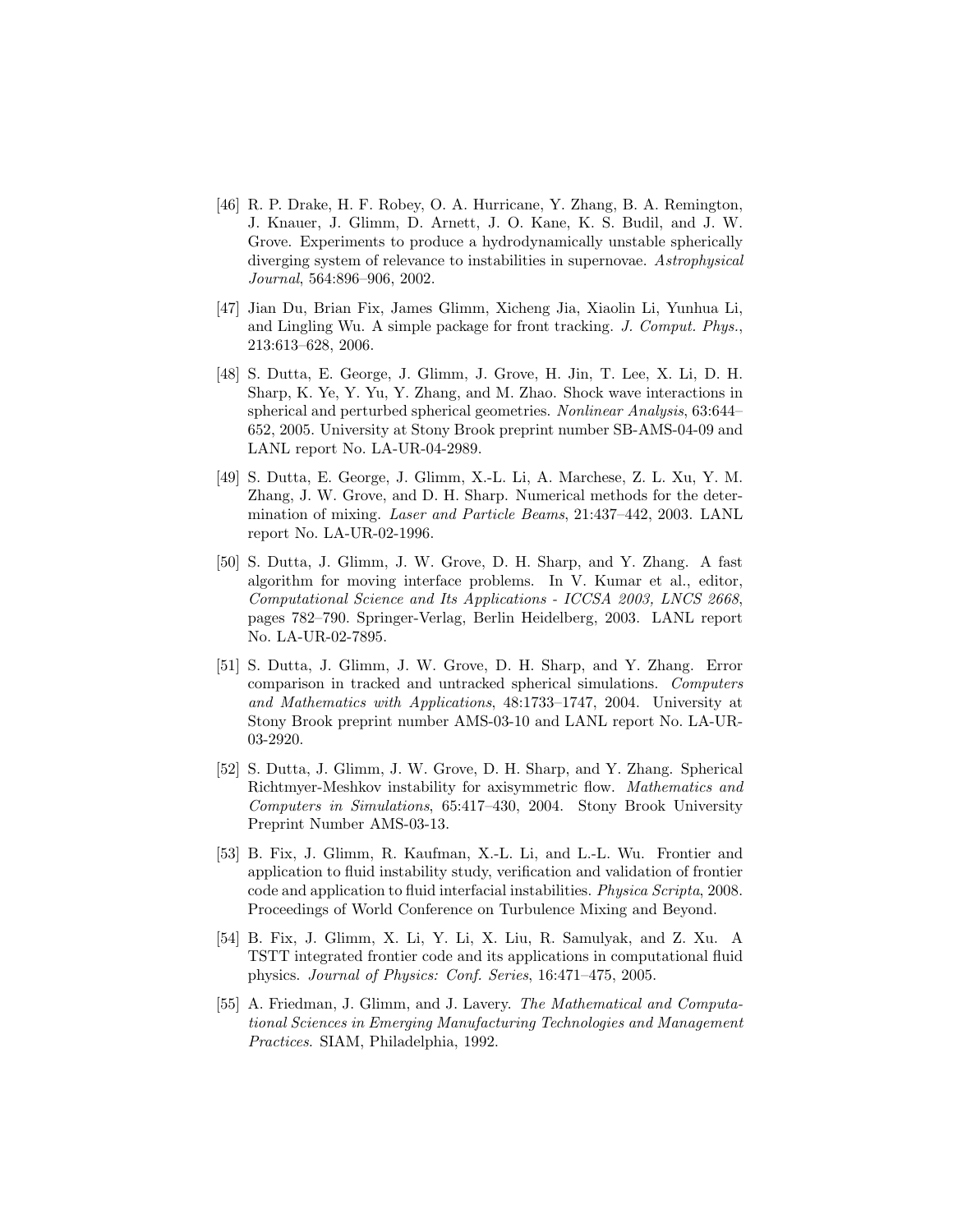- [56] F. Furtado, J. Glimm, J. W. Grove, X.-L. Li, W. B. Lindquist, R. Menikoff, D. H. Sharp, and Q. Zhang. Front tracking and the interaction of nonlinear hyperbolic waves. volume 43, pages 99–111, New York, 1989. Springer-Verlag. Proceedings of the US-ROC Joint Symposium.
- [57] F. Furtado, J. Glimm, W. B. Lindquist, and F. Pereira. Multi length scale calculations of mixing length growth in tracer floods. In F. Kovarik, editor, Proceedings of the Emerging Technologies Conference, pages 251– 259. Institute for Improved Oil Recovery, U. Houston, Houston, TX, 1990.
- [58] F. Furtado, J. Glimm, W. B. Lindquist, F. Pereira, and Q. Zhang. Time dependent anomalous diffusion for flow in multi-fractal porous media. In T. M. M. Verheggan, editor, Proceedings of the Workshop on Numerical Methods for the Simulation of Multiphase and Complex Flow, volume 398 of Lecture Notes in Physics, pages 79–89. Springer-Verlag, New York, 1992.
- [59] C. L. Gardner, J. Glimm, J. W. Grove, O. McBryan, R. Menikoff, D. H. Sharp, and Q. Zhang. A study of chaos and mixing in Rayleigh-Taylor and Richtmyer-Meshkov unstable interfaces. In M. Duong-van and B. Nichols, editors, Proceedings of the International Conference on 'The Physics of Chaos and Systems Far from Equilibrium' (CHAOS' 87), Monterey, CA, USA, Jan.  $11-14$ , 1987. 1988. Special Issue of Nuclear Physics B (proceedings supplements section).
- [60] C. L. Gardner, J. Glimm, O. McBryan, R. Menikoff, D. Sharp, and Q. Zhang. The dynamics of bubble growth for Rayleigh-Taylor unstable interfaces. Phys. Fluids, 31:447–465, 1988.
- [61] E. George and J. Glimm. Self similarity of Rayleigh-Taylor mixing rates. Phys. Fluids, 17:1–13, 2005. Stony Brook University Preprint SUNYSB-AMS-04-05.
- [62] E. George, J. Glimm, J. W. Grove, X.-L. Li, Y.-J. Liu, Z.-L. Xu, and N. Zhao. Simplification, conservation and adaptivity in the front tracking method. In T. Hou and E. Tadmor, editors, *Hyperbolic Problems: Theory*, Numerics, Applications, pages 175–184. Springer Verlag, Berlin and New York, 2003.
- [63] E. George, J. Glimm, X.-L. Li, Y.-H. Li, and X.-F. Liu. Influence of scalebreaking phenomena on turbulent mixing rates. Phys. Rev. E, 73:016304, 2006.
- [64] E. George, J. Glimm, X.-L. Li, A. Marchese, and Z.-L. Xu. A comparison of experimental, theoretical, and numerical simulation Rayleigh-Taylor mixing rates. Proc. National Academy of Sci., 99:2587–2592, 2002.
- [65] J. Glimm. On a certain class of operator algebras. Trans. Amer. Math. Soc., 95:318–340, 1960.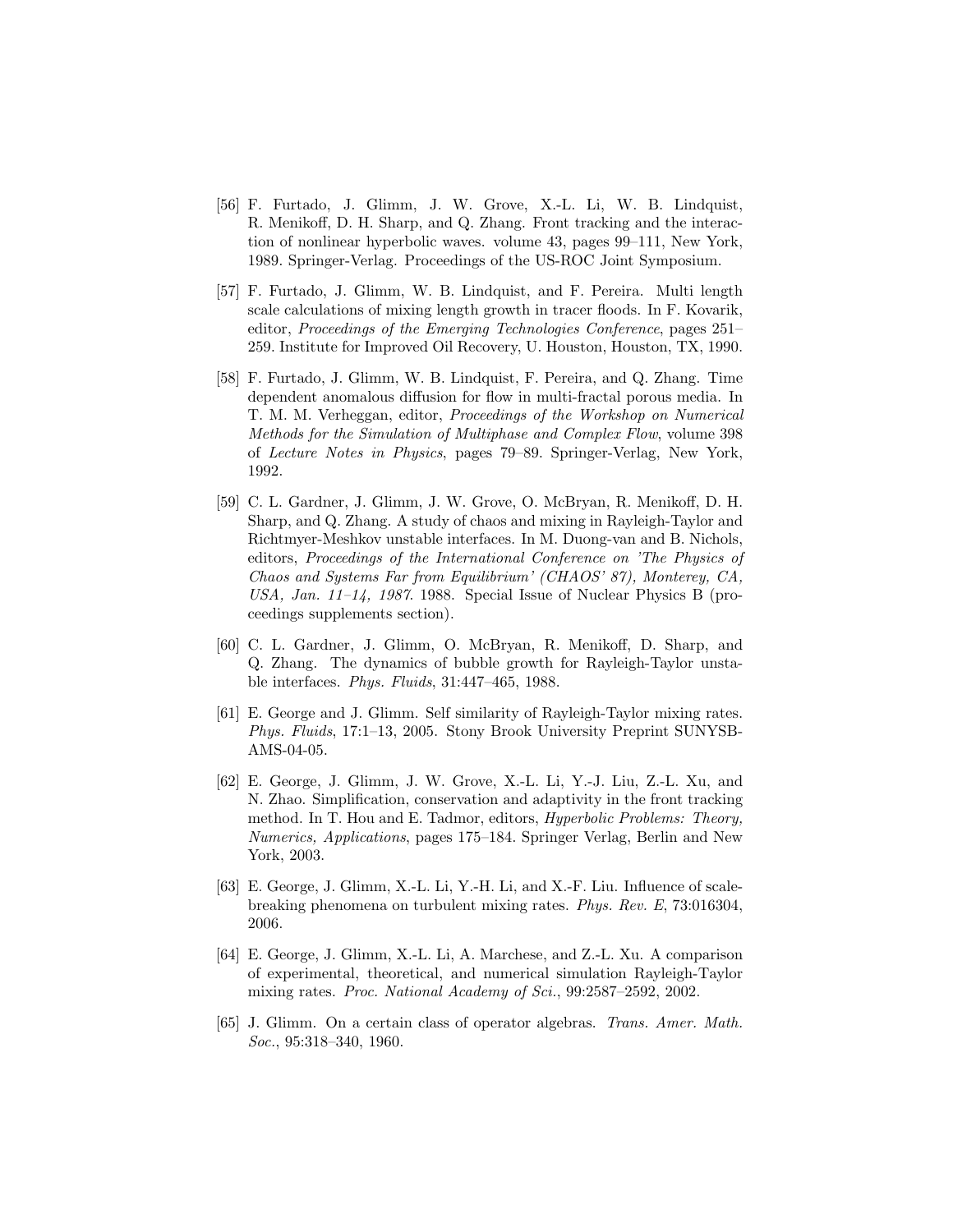- [66] J. Glimm. A Stone-Wierstrass theorem for  $C^*$ -algebras. Ann. of Math., 72:216–244, 1960.
- [67] J. Glimm. Two Cartesian products which are Euclidean spaces. Bull. Soc. Math. France, 88:131–135, 1960.
- [68] J. Glimm. Locally compact transformation groups. Trans. Amer. Math. Soc., 101:124-138, 1961.
- [69] J. Glimm. Type I C\*-algebras. Ann. of Math., 73:572-612, 1961.
- [70] J. Glimm. Families of induced representations. Pacific J. Math., 12:885– 911, 1962.
- [71] J. Glimm. Formal stability of Hamiltonian systems. Comm. Pure Appl. Math., 17:509–526, 1964.
- [72] J. Glimm. Solutions in the large for nonlinear hyperbolic systems of equations. Comm. Pure Appl. Math., 18:697–715, 1965.
- [73] J. Glimm. The Schrödinger equation for quantum fields with nonlinear nonlocal scattering. Comm. Math. Phys., 2:271–300, 1966.
- [74] J. Glimm. Yukawa coupling of quantum fields in two dimensions, I. Comm. Math. Phys., 5:343–386, 1967.
- [75] J. Glimm. Yukawa coupling of quantum fields in two dimensions, II. Comm. Math. Phys., 6:61–76, 1967.
- [76] J. Glimm. Boson fields with nonlinear selfinteraction in two dimensions. Comm. Math. Phys., 8:12–25, 1968.
- [77] J. Glimm. Boson fields with the : $\Phi^4$ : Interaction in three dimensions. Comm. Math. Phys., 10:1–47, 1968.
- [78] J. Glimm. The foundations of quantum field theory. Adv. Math., 3:101– 125, 1969.
- [79] J. Glimm. Models for quantum field theory. In R. Jost, editor, International School of Physics, E. Fermi, Course XLV. Academic Press, 1969.
- [80] J. Glimm. Mathematical problems in the foundations of quantum field theory. In C. T. Taam, editor, Lectues in Modern Analysis and Applications, II, volume 140 of Lecture Notes in Mathematics. Springer-Verlag, N.Y, 1970.
- [81] J. Glimm. Quantum field theory models. Actes Congres. Intern. Math., Tome 3:3–8, 1970.
- [82] J. Glimm. Analysis over infinite dimensional space and application to quantum field theory. In Proceedings of International Congress of Mathematicians, Vancouver, pages 119–125. 1974.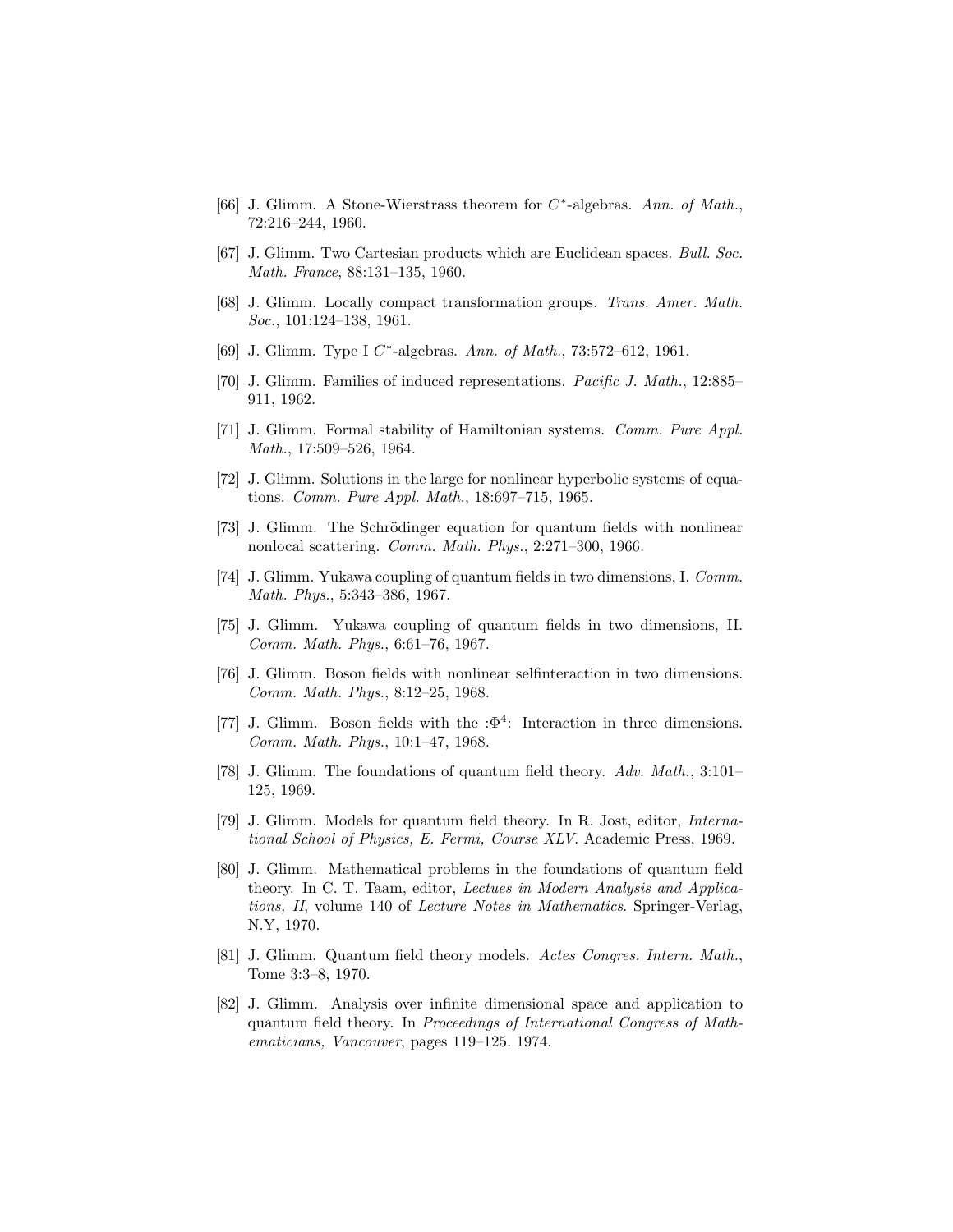- [83] J. Glimm. The mathematics of quantum fields. Adv. Math., 16:221–232, 1975.
- [84] J. Glimm. Book review: Mathematical statistical mechanics; statistical mechanics and mathematical problems; phase transitions and critical phenomena. Bulletin of the American Mathematical Society, 82:673–676, 1976.
- [85] J. Glimm. Cluster expansions and their application to the n-particle structure of weakly coupled quantum field models. In K. Maurin and R. Raczka, editors, Mathematical Physics and Physical Mathematics, pages 15–18. Polish Scientific Publishers, Warsaw, 1976.
- [86] J. Glimm. Particles and fields. In Proceedings of the Steklov Institute. 1978.
- [87] J. Glimm. Singularities in fluid dynamics. In R. Schrader and D. A. Uhlenbrock, editors, Mathematical Problems in Theoretical Physics, volume 153 of Lecture Notes in Physics. Springer Verlag, New York, 1982.
- [88] J. Glimm. Tracking of interfaces in fluid flow: Accurate methods for piecewise smooth problems, transonic shock and multidimensional flows. In R. E. Meyer, editor, Advances in Scientific Computing. Academic Press, New York, 1982.
- [89] J. Glimm. Theoretical problems and numerical results for nonlinear conservation laws. Contemporary Mathematics, 17:1–8, 1983.
- [90] J. Glimm. Computer chess, an important gambit in AI quest. SIAM News, 6:3, 1985.
- [91] J. Glimm. Elementary waves and Riemann solutions: Their theory and their role in science. In Proceedings of Seminar on Differential Equations, Hsinchu, Taiwan, 1985.
- [92] J. Glimm. The role of better algorithms. In N. Metropolis, D. Sharp, W. Worlton, and K. Ames, editors, Frontiers of Supercomputing. U. California Press, Berkeley, Cal., 1986.
- [93] J. Glimm. Fueling the 21 century. In SIAM News, 1987.
- [94] J. Glimm. Interface instabilities and entrainment. In G. Papanicolaou, editor, Advances in Multiphase Flow and Related Problems, pages 75–80. SIAM, Philadelphia, 1987.
- [95] J. Glimm. Scientists map strategies of modeling the AIDS epidemic. In SIAM News, page 1, 1988.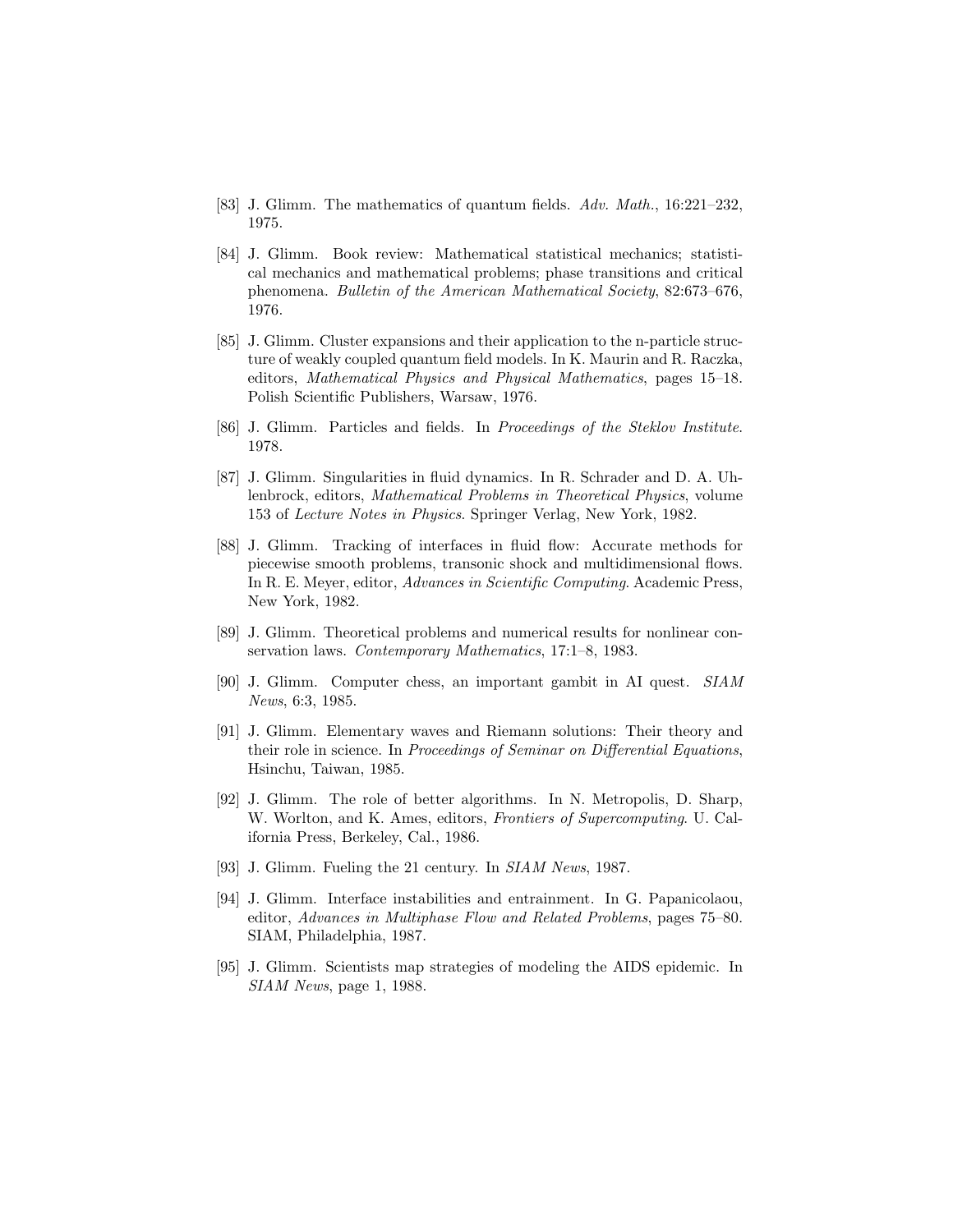- [96] J. Glimm. The continuous structure of discontinuities. In M. Rascle, D. Serre, and M. Slemrod, editors, PDEs and Continuum Models of Phase Transitions, volume 344 of Lect. Notes in Phys., pages 177–186. Springer-Verlag, New York–Heidelberg–Berlin, 1989.
- [97] J. Glimm. The interactions of nonlinear hyperbolic waves. Comm. Pure Appl. Math., 41:569–590, 1989.
- [98] J. Glimm. Nonuniqueness of solutions for Riemann problems. In J. Ballman and R. Jeltsch, editors, Nonlinear Hyperbolic Equations—Theory, Computational Methods, and Applications, volume 24 of Notes on Numerical Fluid Mechanics, pages 169–178. Vieweg, 1989.
- [99] J. Glimm. A review of interface methods for fluid computations. In G. Gambolati, A. Rinaldo, C. A. Brebbia, and G. F. Pinder, editors, Computational Methods for Subsurface Hydrology, pages 421–432. Springer-Verlag, New York, 1990.
- [100] J. Glimm. Scientific computing: von Neumann's vision, today's realities and the promise of the future. In J. Glimm and J. Impagliazzo, editors, The Legacy of John von Neumann, pages 185–196. Amer. Math. Soc., Providence, 1990.
- [101] J. Glimm. The Mathematical Sciences, Technology and Economic Competitiveness. National Academy of Sciences Press, 1991.
- [102] J. Glimm. Nonlinear and stochastic phenomena: The grand challenge for partial differential equations. SIAM Rev., 33:626–643, 1991.
- [103] J. Glimm. Nonlinear waves: Overview and problems. In J. Glimm and A. Majda, editors, Multidimensional Hyperbolic Problems and Computations, volume 29 of IMA Volumes in Mathematics and its Applications, pages 89–106. Springer-Verlag, New York–Heidelberg–Berlin, 1991.
- [104] J. Glimm. Stochastic partial differential equations and the chaotic mixing of fluids. In M. J. Pacífico, editor, Anais do 19<sup>o</sup> Colóquio Brasileiro Matemática. Instituto de Matemática Pura e Aplicada, Rio de Janeiro, 1993.
- [105] J. Glimm. Mathematics speaks to industry (and listens): The Stony Brook program in industrial mathematics. SIAM News, 28:10, January 1995.
- [106] J. Glimm. Turbulent diffusion revisited. SIAM News, 28:6, July 1995.
- [107] J. Glimm. Reflections and prospectives. Bull. Amer. Math. Soc., 47:127– 135, January 2010. Posted on line Oct 14, 2009. PPI SO273-0979-09- 01279-8.
- [108] J. Glimm, B. Cheng, D. H. Sharp, and T. Kaman. A crisis for the verification and validation of turbulent simulations. Physica D, 404, 2020.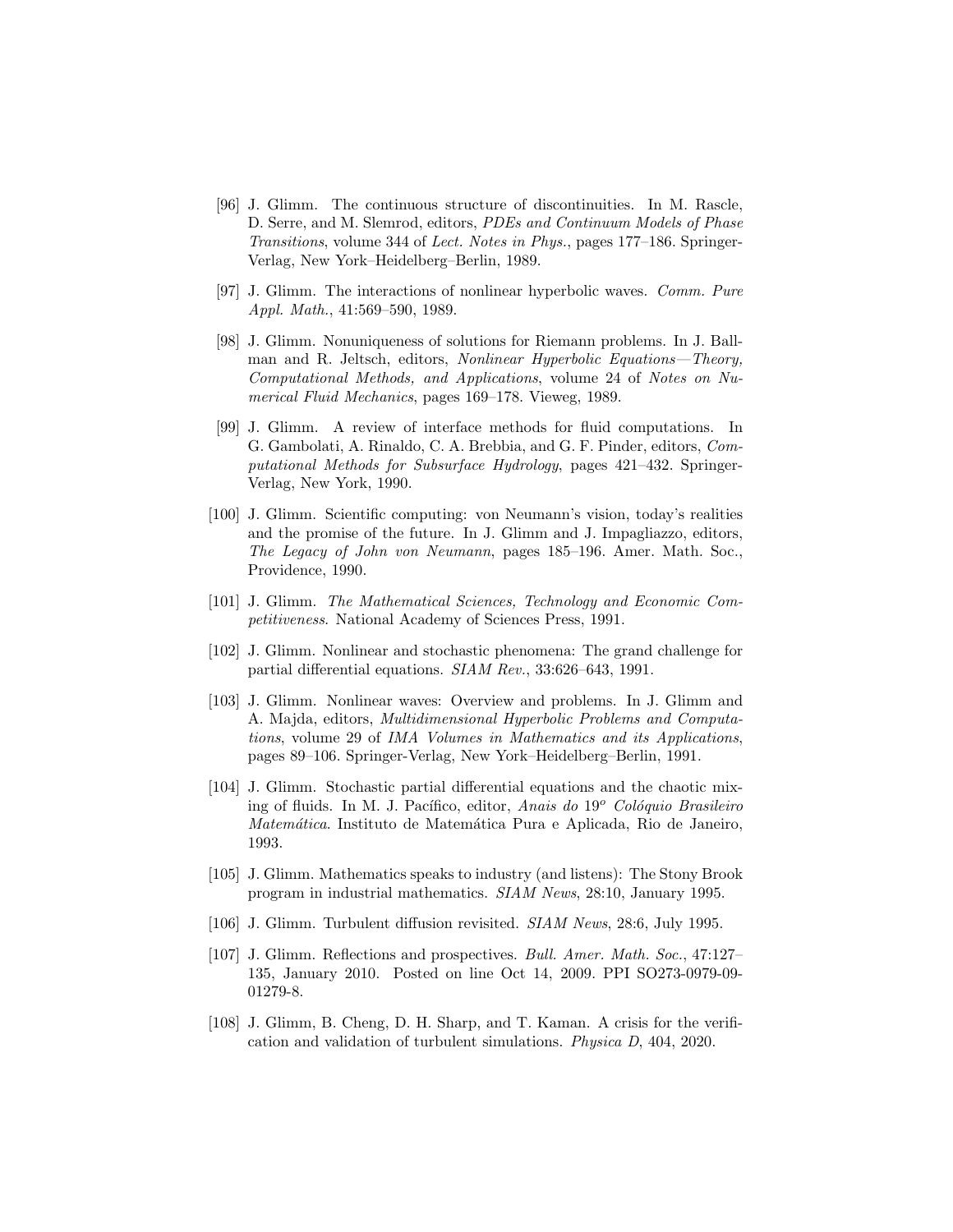- [109] J. Glimm, B. Fix, X.-L. Li, J.-J. Liu, X.-F. Liu, T.-S. Liu, R. Samulyak, and Z.-L. Xu. Front tracking under TSTT. Proceedings of the IGPP-CalSpace Conference, Astronomical Society of the Pacific, 359:15, 2007.
- [110] J. Glimm, M. J. Graham, J. W. Grove, X.-L. Li, T. M. Smith, D. Tan, F. Tangerman, and Q. Zhang. Front tracking in two and three dimensions. Comput. Math. Appl., 35(7):1–11, 1998.
- [111] J. Glimm, M. J. Graham, T. M. Smith, and F. Tangerman. Stochastic simulations of fluid mixing and other applications of the front tracking method. In A. Tentner, editor, High Performance Computing 1996. Society for Computer Simulation, San Diego, 1996.
- [112] J. Glimm, J. W. Grove, Y. Chen, and X.-L. Li. Chaotic mixing at unstable interfaces. In 3rd International Workshop on the Physics of Compressible Turbulent Mixing, pages 19–28. CEA DAM, 1991.
- [113] J. Glimm, J. W. Grove, Y. Kang, T. Lee, X. Li, D. H. Sharp, Y. Yu, K. Ye, and M. Zhao. Statistical Riemann problems and a composition law for errors in numerical solutions of shock physics problems. SISC, 26:666– 697, 2004. Stony Brook University Preprint Number SB-AMS-03-11, Los Alamos National Laboratory number LA-UR-03-2921.
- [114] J. Glimm, J. W. Grove, Y. Kang, T. Lee, X. Li, D. H. Sharp, Y. Yu, K. Ye, and M. Zhao. Errors in numerical solutions of spherically symmetric shock physics problems. Contemporary Mathematics, 371:163–179, 2005. Stony Brook University Preprint Number SB-AMS-04-03, Los Alamos National Laboratory number LA-UR-04-0713.
- [115] J. Glimm, J. W. Grove, X.-L. Li, W. Oh, and D. H. Sharp. A critical analysis of Rayleigh-Taylor growth rates. J. Comput. Phys., 169:652–677, 2001.
- [116] J. Glimm, J. W. Grove, X.-L. Li, K.-M. Shyue, Q. Zhang, and Y. Zeng. Three dimensional front tracking. SIAM J. Sci. Comput., 19:703–727, 1998.
- [117] J. Glimm, J. W. Grove, X.-L. Li, and D. C. Tan. Robust computational algorithms for dynamic interface tracking in three dimensions. SIAM J. Sci. Comput., 21:2240–2256, 2000.
- [118] J. Glimm, J. W. Grove, X.-L. Li, R. Young, Q. Zhang, and Y. Zeng. Front tracking: A parallelized approach for internal boundaries and interfaces. In J. Dongarra, K. Masden, and J. Wasniewski, editors, Applied Parallel Computing. Lecture Notes in Computer Science 1041, pages 257–266. Springer Verlag, Berlin, Heidelberg, New York, 1996.
- [119] J. Glimm, J. W. Grove, X.-L. Li, and N. Zhao. Simple front tracking. In G.-Q. Chen and E. DiBenedetto, editors, *Contemporary Mathematics*, volume 238, pages 133–149. Amer. Math. Soc., Providence, RI, 1999.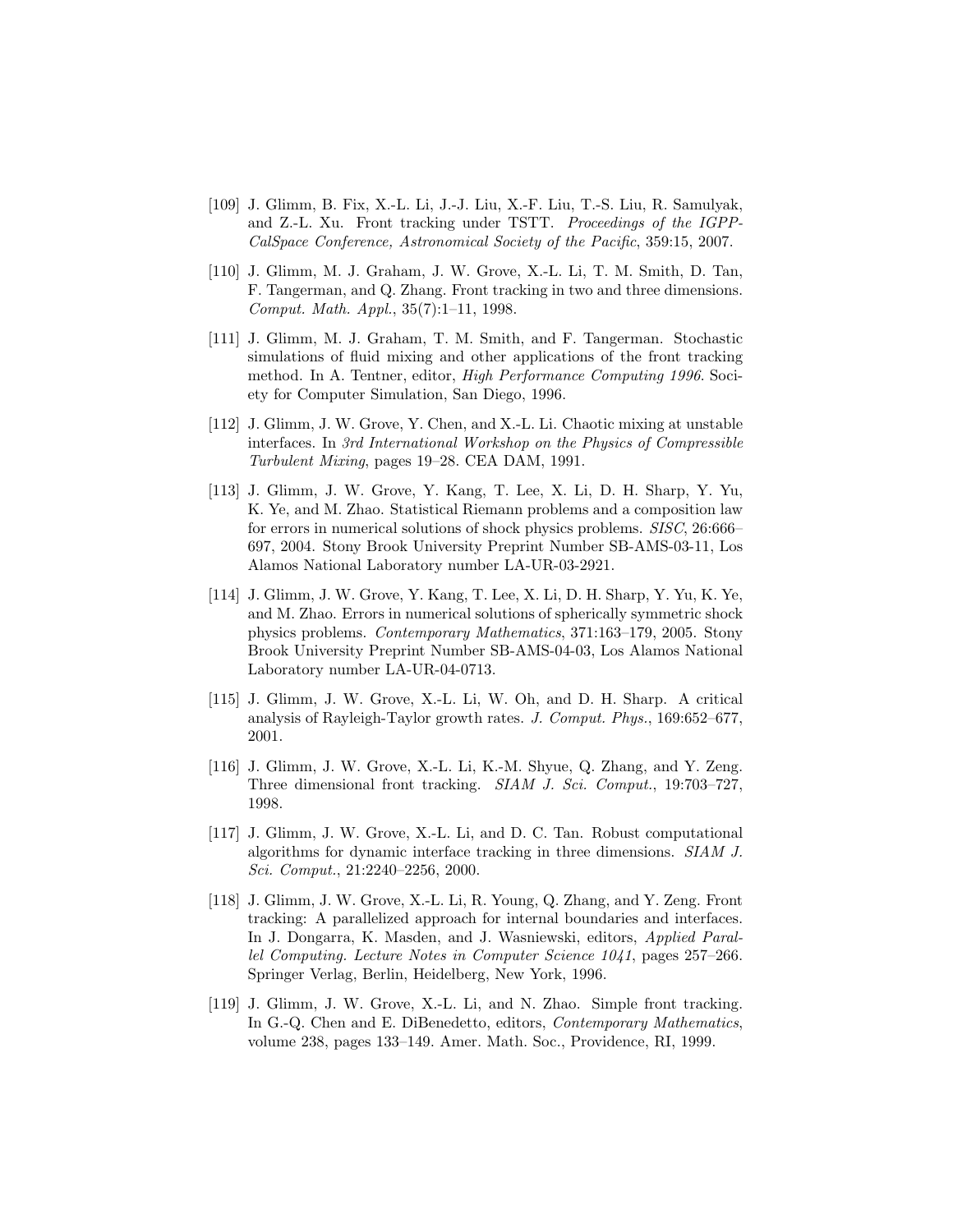- [120] J. Glimm, J. W. Grove, W. B. Lindquist, O. McBryan, and G. Tryggvason. The bifurcation of tracked scalar waves. SIAM J. Sci. Comput., 9:61–79, 1988.
- [121] J. Glimm, J. W. Grove, and Y. Zhang. Three dimensional axisymmetric simulations of fluid instabilities in curved geometry. In M. Rahman and C. A. Brebbia, editors, Advances in Fluid Mechanics III, pages 643–652. WIT Press, Southampton, UK, 2000.
- [122] J. Glimm, J. W. Grove, and Y. Zhang. Interface tracking for axisymmetric flows. SIAM J. Sci. Comput., 24:208–236, 2002. LANL report No. LA-UR-01-448.
- [123] J. Glimm, J. W. Grove, Y. Zhang, and S. Dutta. Numerical study of axisymmetric Richtmyer-Meshkov instability and azimuthal effect on spherical mixing. J. Stat. Physics, 107:241–260, 2002.
- [124] J. Glimm, Yoon ha Lee, and Kenny Ye. A simple model for scale up error. Contemporary Mathematics, 295:241–251, 2002.
- [125] J. Glimm, S. Hou, H. Kim, Y. Lee, D. Sharp, K. Ye, and Q. Zou. Risk management for petroleum reservoir production: A simulation-based study of prediction. J. Comp. Geosciences, 5:173–197, 2001.
- [126] J. Glimm, S. Hou, H. Kim, D. Sharp, and K. Ye. A probability model for errors in the numerical solutions of a partial differential equation. CFD Journal, 9, 2000.
- [127] J. Glimm, S. Hou, Y. Lee, D. Sharp, and K. Ye. Prediction of oil production with confidence intervals. SPE 66350, Society of Petroelum Engineers, 2001. SPE Reservoir Simulation Symposium held in Houston, Texas, 11-14 Feb.
- [128] J. Glimm, S. Hou, Y. Lee, D. Sharp, and K. Ye. Solution error models for uncertainty quantification. Contemporary Mathematics, 327:115–140, 2003. SUNYSB preprint 02-16. LANL preprint LA-UR: 02-5987.
- [129] J. Glimm, S. Hou, Y. Lee, D. Sharp, and K. Ye. Sources of uncertainty and error in the simulation of flow in porous media. Comp. and Applied Mathematics, 23:109–120, 2004. SUNYSB preprint 03-08. LANL preprint LA-UR-03-2328.
- [130] J. Glimm, E. Isaacson, W. B. Lindquist, O. McBryan, and S. Yaniv. Statistical fluid dynamics II: The influence of geometry on surface instabilities. In Frontiers in Applied Mathematics, volume 1, pages 137–160. SIAM, Philadelphia, PA, 1983.
- [131] J. Glimm, E. Isaacson, D. Marchesin, and O. McBryan. Applications of the random choice method to two-phase problems in two dimensions. In Seminar on Numerical Analysis and its Applications to Continuum Physics, Rep. No. ATAS SBM-IMPA (12), pages 148–151. 1980.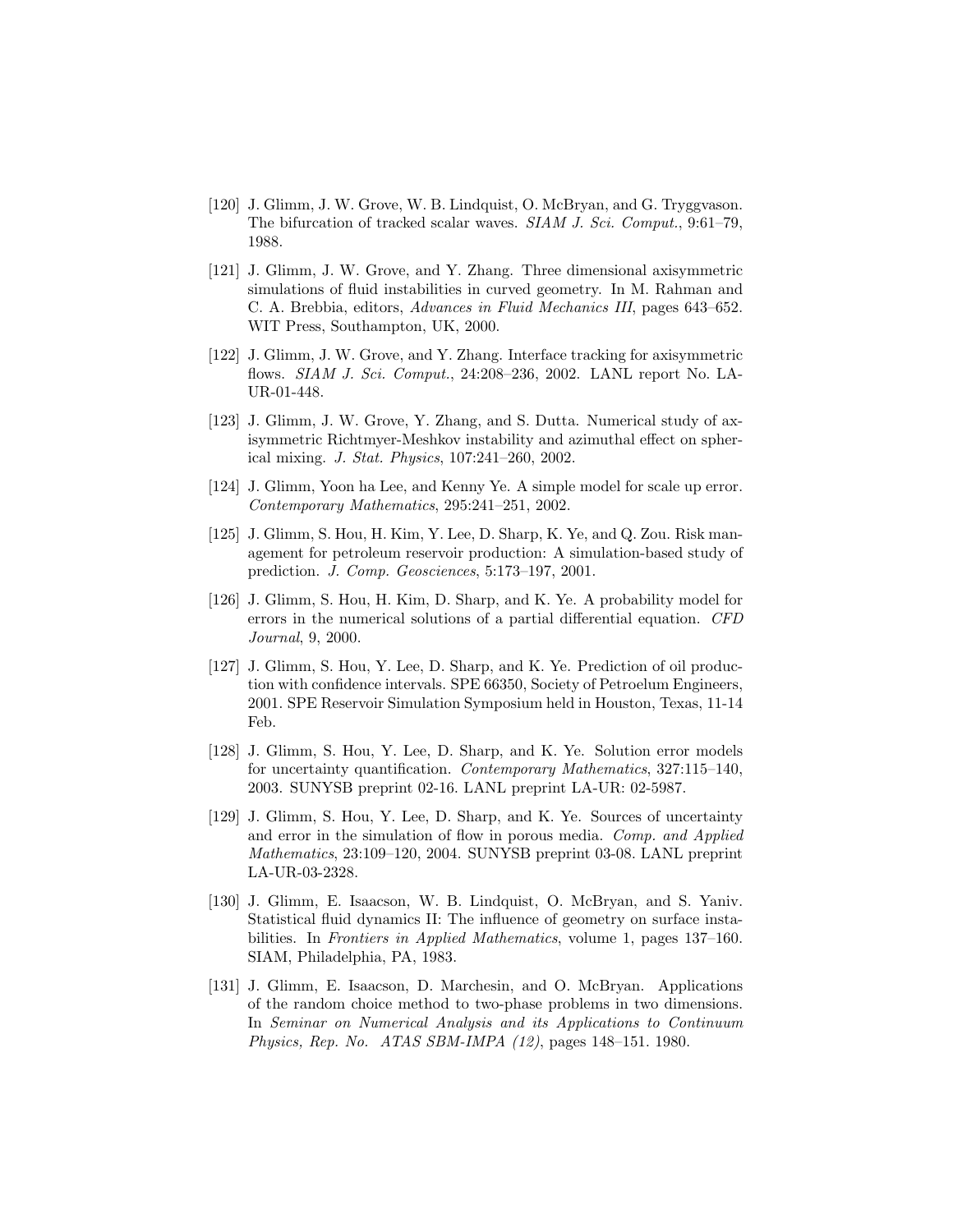- [132] J. Glimm, E. Isaacson, D. Marchesin, and O. McBryan. Front tracking for hyperbolic systems. Adv. Appl. Math., 2:91–119, 1981.
- [133] J. Glimm and A. Jaffe. A  $\lambda \Phi^4$  quantum field theory without cutoffs. I. Phys. Rev., 176:1945–1951, 1968.
- [134] J. Glimm and A. Jaffe. A Yukawa interaction in infinite volume. Comm. Math. Phys., 11:9–18, 1968.
- [135] J. Glimm and A. Jaffe. An infinite renormalization of the Hamiltonian is necessary. J. Math. Phys., 10:2213–2214, 1969.
- [136] J. Glimm and A. Jaffe. A model for Yukawa quantum field theory. Phys. Rev. Letters, 23:1362–1365, 1969.
- [137] J. Glimm and A. Jaffe. Singular perturbations of self adjoint operators. Comm. Pure Appl. Math., 22:401–414, 1969.
- [138] J. Glimm and A. Jaffe. The energy momentum spectrum and vacuum expectation values in quantum field theory. J. Math. Phys., 11:3335–3338, 1970.
- [139] J. Glimm and A. Jaffe. The  $\lambda \Phi^4$ <sub>2</sub> quantum field theory without cutoffs, II, the field operators and the approximate vacuum. Ann. of Math., 91:362-401, 1970.
- [140] J. Glimm and A. Jaffe. The  $\lambda \Phi^4$ <sub>2</sub> quantum field theory without cutoffs, III, the physical vacuum. Acta Math., 125, 1970.
- [141] J. Glimm and A. Jaffe. Rigorous quantum field theory models. Bull. Amer Math. Soc., 76:407–410, 1970.
- [142] J. Glimm and A. Jaffe. Self-adjointness of the Yukawa<sub>2</sub> Hamiltonian. Annals of Physics, 60:321–383, 1970.
- [143] J. Glimm and A. Jaffe. The energy momentum spectrum and vacuum expectation values in quantum field theory II. Comm. Math. Phys., 22:1– 22, 1971.
- [144] J. Glimm and A. Jaffe. Positivity and self adjointness of the  $P(\Phi)_2$  Hamiltonian. Comm. Math. Phys., 22:253–258, 1971.
- [145] J. Glimm and A. Jaffe. Quantum field theory models. In C. DeWitt and R. Stora, editors, 1970 Les Houches Summer School Lectues. Gordon and Breech, New York, 1971.
- [146] J. Glimm and A. Jaffe. The Yukawa<sub>2</sub> quantum field theory without cutoffs. J. Funct. Anal., 7:323–357, 1971.
- [147] J. Glimm and A. Jaffe. The  $\Phi^4$ <sub>2</sub> quantum field theory without cutoffs. IV, perturbations of the Hamiltonian. J. Math. Phys., 13:1568–1584, 1972.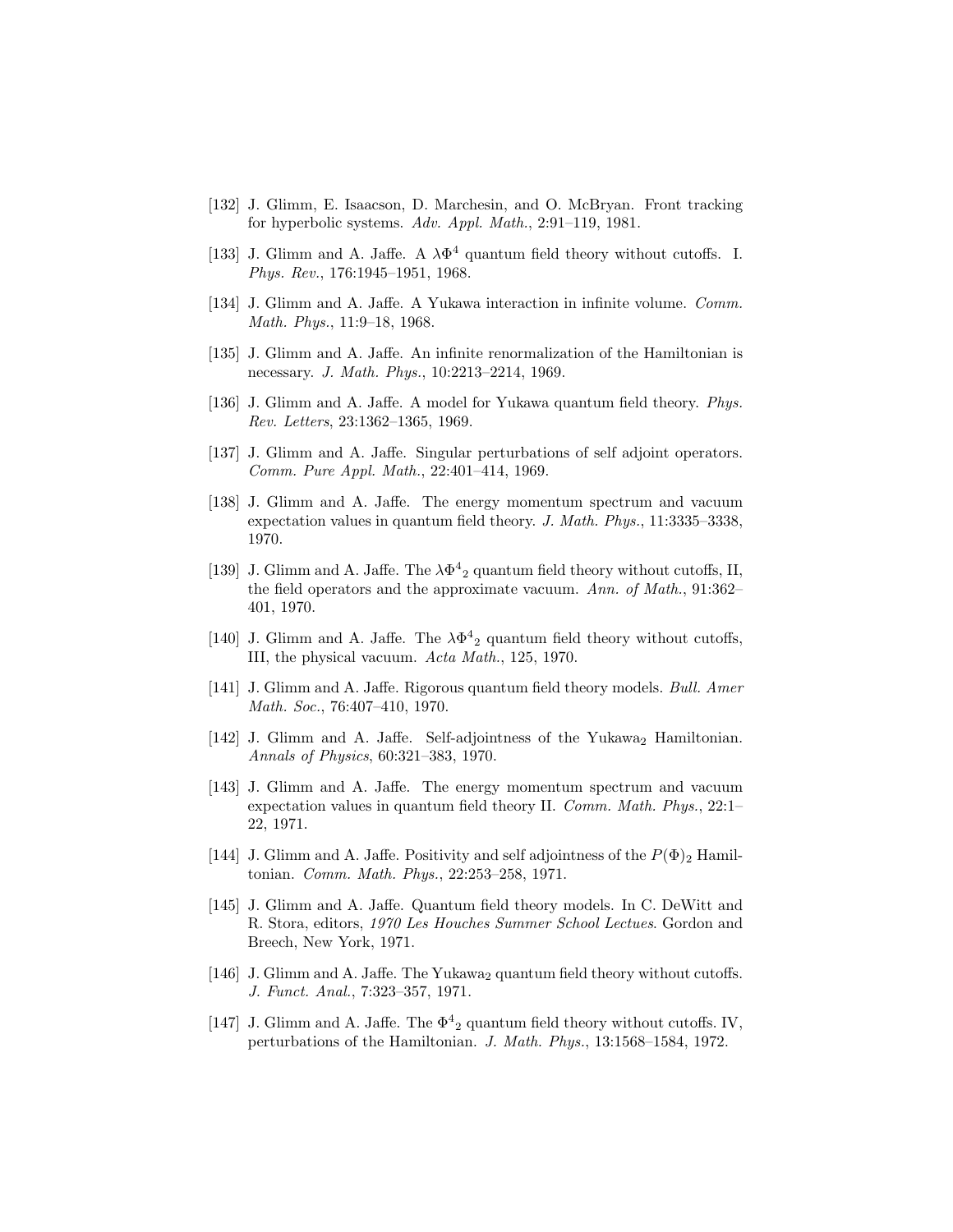- [148] J. Glimm and A. Jaffe. Boson quantum field models. In R. Streater, editor, Mathematics of Contemporary Physics. Academic Press, New York, 1972.
- [149] J. Glimm and A. Jaffe. The particle search in a quantum field model. Bull Amer. Math. Soc., 79:979–980, 1973.
- [150] J. Glimm and A. Jaffe. Positivity of the  $\Phi^4$ <sub>3</sub> Hamiltonian. Fort. der Physik, 21:327–376, 1973.
- [151] J. Glimm and A. Jaffe. What is renormalization? In D. C. Spencer, editor, Proceedings of Symposia in Pure Mathematics, volume 23. Amer. Math. Soc, Providence, 1973.
- [152] J. Glimm and A. Jaffe.  $\Phi^4$ <sub>2</sub> quantum field model in the single phase region: Differentiability of the mass and bounds on critical exponents. Phys. Rev. D, 10:536–539, 1974.
- [153] J. Glimm and A. Jaffe. Critical point dominance in quantum field models. Ann. Inst. H. Poincaré, 21:27-41, 1974.
- [154] J. Glimm and A. Jaffe. The entropy principle for vertex functions in quantum field models. Ann. Inst. H. Poincaré,  $21:1-25$ , 1974.
- [155] J. Glimm and A. Jaffe. A remark on the existence of  $\Phi^4$ <sub>4</sub>. Phys. Rev. Lett., 33:440–442, 1974.
- [156] J. Glimm and A. Jaffe. Absolute bounds on vertices and coupling. Ann. Inst. H. Poincaré, 22:97-107, 1975.
- [157] J. Glimm and A. Jaffe. Critical problems in quantum fields. In Colloques Internationaux C.N.R.S., pages 146–156. Marseille, 1975.
- [158] J. Glimm and A. Jaffe.  $\Phi^j$  bounds in  $P(\Phi)_{2}$  quantum field models. In Colloques Internationaux C.N.R.S., pages 146–156. Marseille, 1975.
- [159] J. Glimm and A. Jaffe. On the approach to the critical point. Ann. Inst. H. Poincaré,, 22:109-122, 1975.
- [160] J. Glimm and A. Jaffe. Two and three body equation. Comm. Math. Phys., 44:193–320, 1975.
- [161] J. Glimm and A. Jaffe. Particles and scaling for lattice fields and ising models. Comm. Math. Phys., 51:1–13, 1976.
- [162] J. Glimm and A. Jaffe. Critical exponents and elementary particles. Comm. Math. Phys., 52:203–209, 1977.
- [163] J. Glimm and A. Jaffe. Instantons in a U(1) lattice gauge theory: A coulomb dipole gas. Comm. Math. Phys., 56:195–212, 1977.
- [164] J. Glimm and A. Jaffe. Meron pairs and quark confinement. Phys. Rev. Lett., 44:277–278, 1977.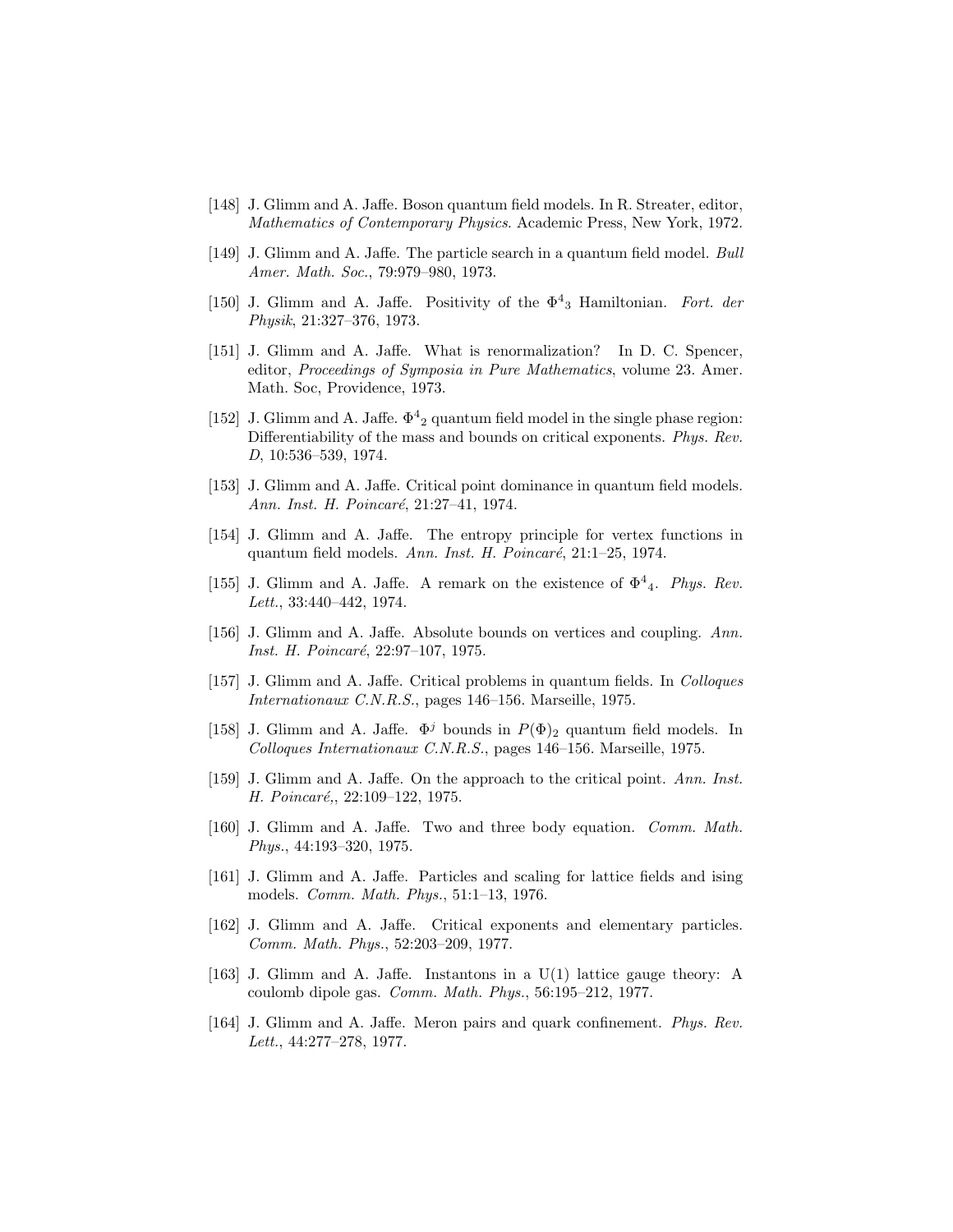- [165] J. Glimm and A. Jaffe. Quark trapping for lattice  $U(1)$  gauge fields. Phys. Letters, 66B:67–69, 1977.
- [166] J. Glimm and A. Jaffe. Droplet model of quark confinement. Phys. Rev. Lett, D18, 1978.
- [167] J. Glimm and A. Jaffe. Multiple meron solutions of the classical yang-mills equation. Phys. Lett. B, 73:167–170, 1978.
- [168] J. Glimm and A. Jaffe. Charges, vortices and confinement. Nuclear Physics, B149:49–60, 1979.
- [169] J. Glimm and A. Jaffe. A note on reflection positivity. Lett. Math. Phys., 3:337–378, 1979.
- [170] J. Glimm and A. Jaffe. The resummation of one particle lines. Comm. Math. Phys., 67:267–293, 1979.
- [171] J. Glimm and A. Jaffe. The coupling constant in a  $\Phi^4$  field theory. In G. t'Hooft et al., editor, Recent Develop. in Gauge Theories. Plenum Press, New York, 1980.
- [172] J. Glimm and A. Jaffe. Quantum Physics: A Functional Integral Point of View. Springer-Verlag, New York, 1981.
- [173] J. Glimm and A. Jaffe. Collected Papers, Vol I, II. Birkhauser, Boston, 1985.
- [174] J. Glimm and A. Jaffe. Expansions in statistical physics. Comm. Pure Appl. Math., 38:613–630, 1985.
- [175] J. Glimm and A. Jaffe. Quantum Physics: A Functional Integral Point of View, Second Edition. Springer-Verlag, New York, 1987.
- [176] J. Glimm, A. Jaffe, and T. Spencer. The particle structure of the weakly coupled  $P(\Phi)$  model and other applications of high temperature expansions. In G. Velo and A. Wightman, editors, Constructive quantum field theory, Lecture Notes in Physics. Springer-Verlag, Berlin, 1973.
- [177] J. Glimm, A. Jaffe, and T. Spencer. The Wightman axioms and particle structure in the  $P(\Phi)_{2}$  quantum field model. Ann. Math., 100:85–632, 1974.
- [178] J. Glimm, A. Jaffe, and T. Spencer. Existence of phase transitions for  $\Phi^4$ <sub>2</sub> quantum fields. In *Colloques Internationaux C.N.R.S.*, pages 175– 184. Marseille, 1975.
- [179] J. Glimm, A. Jaffe, and T. Spencer. Phase transitions for  $\Phi^4$ <sub>2</sub> quantum fields. Comm. Math. Phys., 45:203–216, 1975.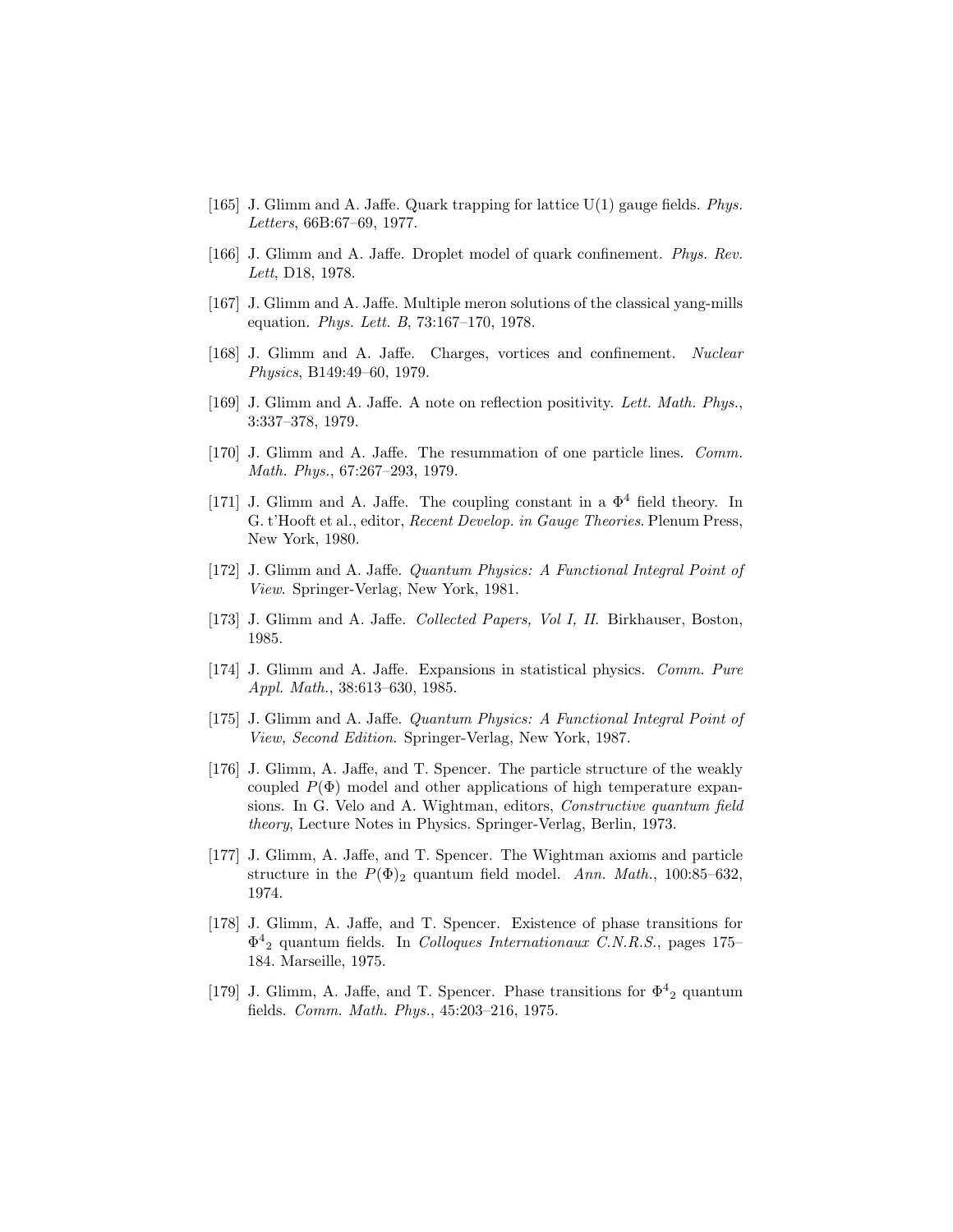- [180] J. Glimm, A. Jaffe, and T. Spencer. Convergent expansion about mean field theory. Annals of Physics, 101:610–630, 1976.
- [181] J. Glimm, A. Jaffe, and T. Spencer. Convergent expansion about mean field theory, II convergence of the expansion. Annals of Physics, 101:631– 669, 1976.
- [182] J. Glimm, A. Jaffe, and T. Spencer. Phase transitions in  $P(\Phi)_2$  quantum fields. Bulletin of the American Math Society, 82:713–715, 1976.
- [183] J. Glimm, X. Ji, J. Li, X. Li, P. Zhang, T. Zhang, and Y. Zheng. Transonic shock formation in a rarefaction riemann problem for the 2D compressible Euler equations. SIAM J. Appl. Math., 69:720–742, 2008. University at Stony Brook preprint number AMS-07-08.
- [184] J. Glimm and H. Jin. An asymptotic analysis of two-phase fluid mixing. Bol. Soc. Bras. Mat., 32:213–236, 2001.
- [185] J. Glimm, H. Jin, M. Laforest, F. Tangerman, and Y. Zhang. A two pressure numerical model of two fluid mixing. Multiscale Model. Simul., 1:458–484, 2003.
- [186] J. Glimm, H. Jin, and Y. Zhang. Front tracking for multiphase fluid mixing. In A. A. Mammoli and C. A. Brebbia, editors, Computational Methods in Multiphase Flow II, pages 13–22. WIT Press, Southampton, UK, 2004.
- [187] J. Glimm and R. V. Kadison. Unitary operators in  $C^*$ -algebras. Pacific J. Math., 10:547–556, 1960.
- [188] J. Glimm, H. Kim, D. Sharp, and T. Wallstrom. A stochastic analysis of the scale up problem for flow in porous media. Computational and Applied Mathematics, 17:67–79, 1998.
- [189] J. Glimm, H. Kirk, X. L. Li, J. Pinezich, R. Samulyak, and N. Simos. Simulation of 3D fluid jets with application to the muon collider target design. In M. Rahman and C. A. Brebbia, editors, Advances in Fluid Mechanics III, volume 26, pages 191–200. WIT Press, Southampton, Boston, 2000.
- [190] J. Glimm, C. Klingenberg, O. McBryan, B. Plohr, D. Sharp, and S. Yaniv. Front tracking and two-dimensional Riemann problems. Adv. Appl. Math., 6:259–290, 1985.
- [191] J. Glimm, H. Kranzer, D. Tan, and F. Tangerman. Wave fronts for Hamilton-Jacobi equations: The general theory for Riemann solutions in  $\mathbb{R}^n$ . Commun. Math. Phys., 187(3):647–677, 1997.
- [192] J. Glimm and P. Lax. Decay of solutions of systems of hyperbolic conservation laws. Bull. Amer. Math. Soc., 73:105, 1967.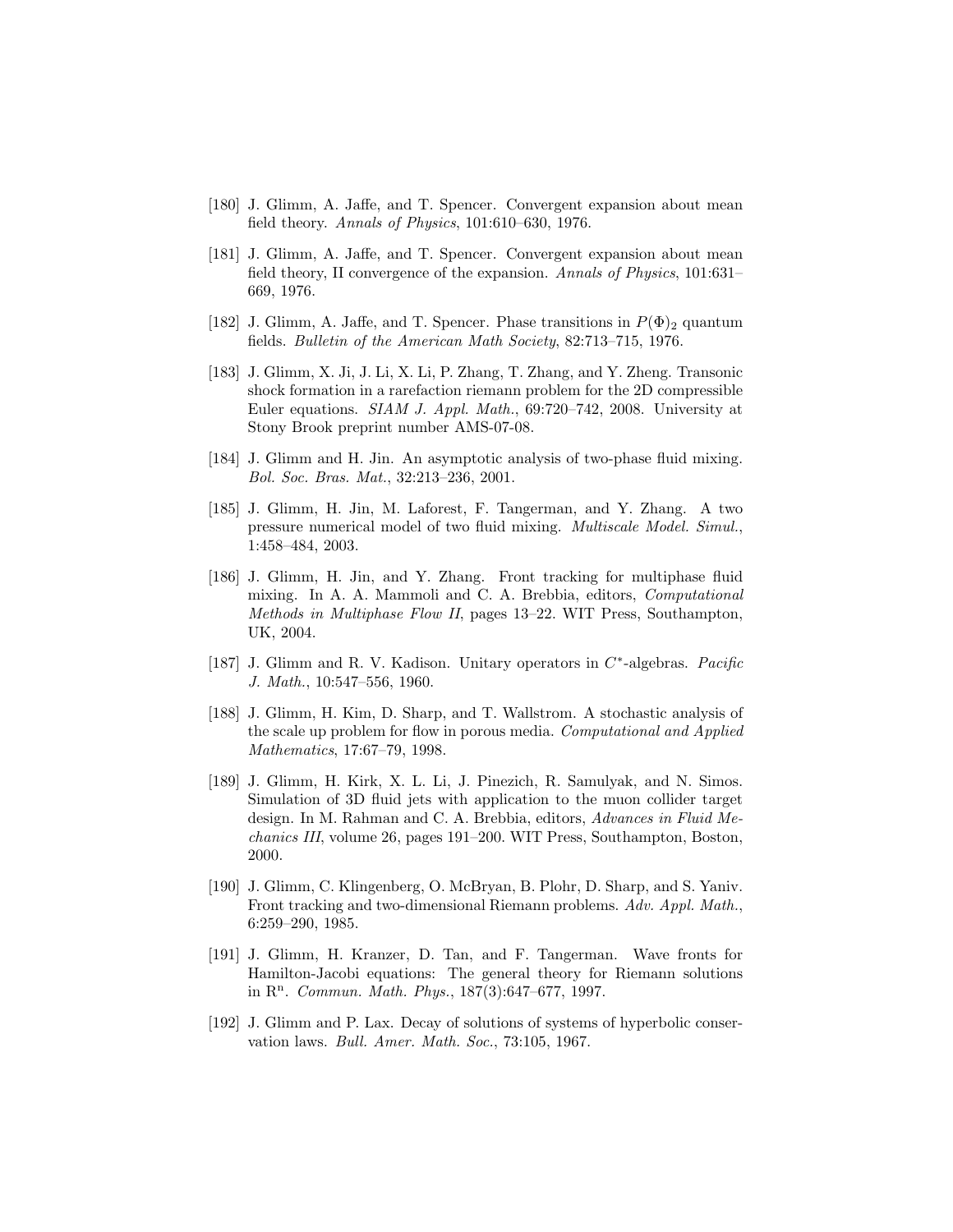- [193] J. Glimm and P. Lax. Decay of Solutions of Systems of Hyperbolic Conservation Laws. Memoirs of the AMS, 101, 1970.
- [194] J. Glimm and P. Lax. Problems in nonlinear hyperbolic equations. In S. S. Chern and S. Smale, editors, Proceedings of Symposia in Pure Mathematics, volume 16. Amer. Math. Soc, Providence, 1970.
- [195] J. Glimm, D. Lazarev, and G.-Q. Chen. Maximum entropy production rate as a necessary admissibility condition for the fluid euler and navierstokes equations. ArXiv, 2020.
- [196] J. Glimm, D. Lazarev, and G.-Q. Chen. Maximum entropy production rate as a necessary admissibility condition for the fluid euler equation. ArXiv 2003 05517, 2020.
- [197] J. Glimm and X. L. Li. Recent progress in turbulent mixing. In M. Legrand and M. Vandenboomgarde, editors, Proceedings of the 10th International Workshop on the Physics of Compressible Turbulent Mixing, 17-21 July, Paris France, 2006. Stony Brook University Preprint SUNYSB-AMS-06- 13, In Press.
- [198] J. Glimm, X.-L. Li, and A.-D. Lin. Nonuniform approach to terminal velocity for single mode Rayleigh-Taylor instability. ACTA MATHEMATI-CAE APPLICATAE SINICA, 18:1–8, 2002.
- [199] J. Glimm, X.-L. Li, and Y.-J. Liu. Conservative front tracking in higher space dimensions. Transactions of Nanjing University of Aeronautics and Astronautics, 18:1–15, 2001. Proceedings of International Workshop on Computational Methods for Continuum Physics and Their Applications (IWCCPA), Nanjing, China.
- [200] J. Glimm, X.-L. Li, and Y.-J. Liu. Conservative front tracking in one space dimension. Contemporary Mathematics, 295:253–264, 2002. Proceedings of the Joint Summer Research Conference on Fluid Flow and Transport in Porous Media: Mathematical and Numerical Treatment. Report SUNYSB-AMS-01-16.
- [201] J. Glimm, X.-L. Li, Y.-J. Liu, Z. L. Xu, and N. Zhao. Conservative front tracking with improved accuracy. SIAMJNA, 41:1926–1947, 2003.
- [202] J. Glimm, X.-L. Li, Y.-J. Liu, and N. Zhao. Conservative front tracking and level set algorithms. Proc. National Academy of Sci., 98:14198–14201, 2001.
- [203] J. Glimm, X.-L. Li, R. Menikoff, D. H. Sharp, and Q. Zhang. A numerical study of bubble interactions in Rayleigh-Taylor instability for compressible fluids. Phys. Fluids A, 2(11):2046–2054, 1990.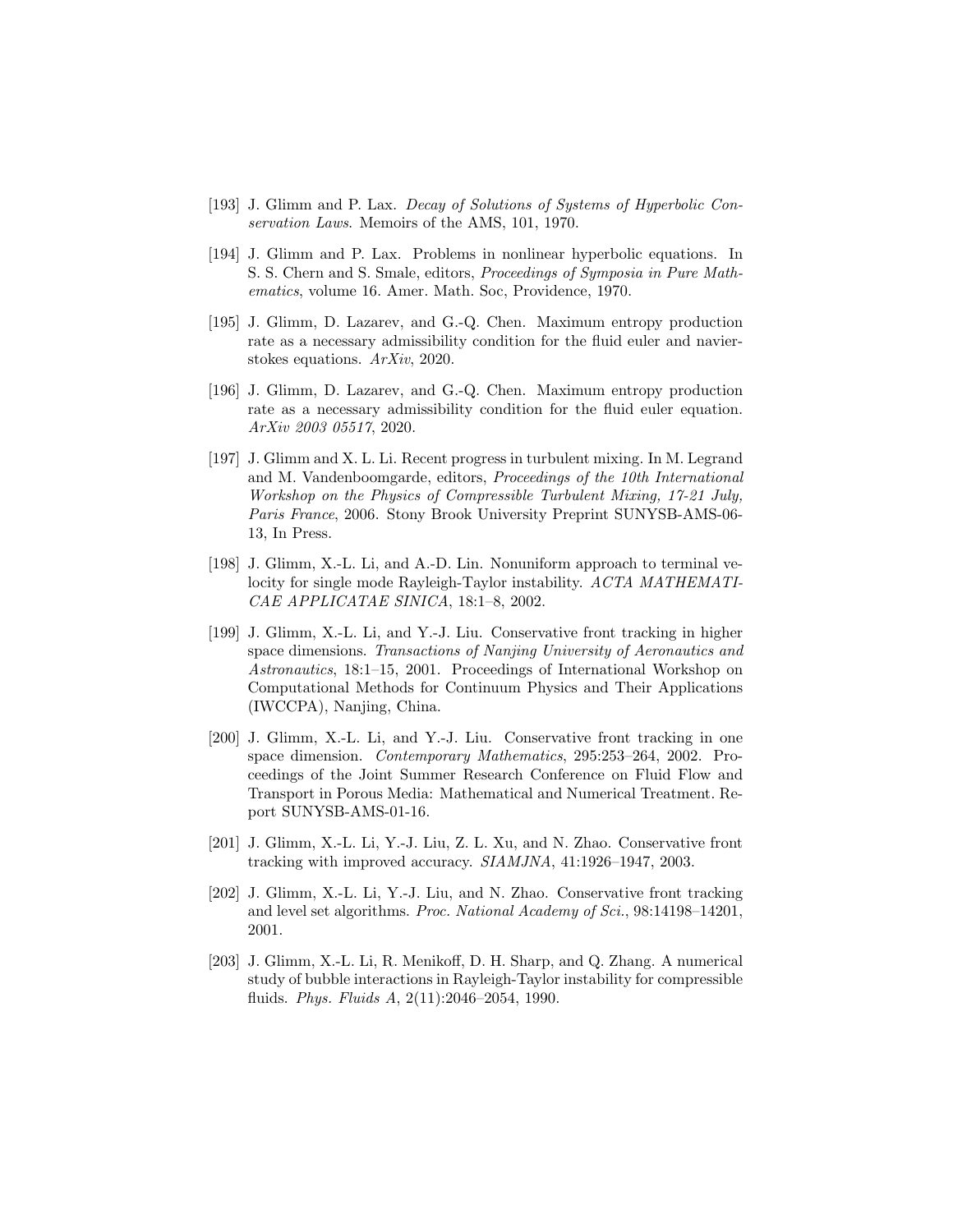- [204] J. Glimm, X.-L. Li, R. Menikoff, D. H. Sharp, and Q. Zhang. volume 29 of IMA Volumes in Mathematics and its Applications, pages 107–122. Springer-Verlag, New York–Heidelberg–Berlin, 1991.
- [205] J. Glimm, X.-L. Li, R. Menikoff, D. H. Sharp, and Q. Zhang. Statistical theories of Rayleigh-Taylor instability for compressible fluids. In W. Dannevik, A. Buckingham, and C. Lieth, editors, Advances in Compressible Turbulent Mixing, pages 85–94. National Technical Information Service, U.S. Department of Commerce, 5285 Port Royal Rd. Springfield VA 22161, 1992.
- [206] J. Glimm, X. L. Li, W. Oh, A. Marchese, M.-N. Kim, R. Samulyak, and C. Tzanos. Jet breakup and spray formation in a diesel engine. In Proceedings of the Second MIT Conference on Computational Fluid and Solid Mechanics. Cambridge, MA, 2003. SUNY Stony Brook preprint No. susbams-02-20.
- [207] J. Glimm, X.-L. Li, and Z.-L. Xu. Front tracking algorithm using adaptively refined meshes. In Proceedings of the 2003 Chicago Workshop on adaptive Mesh Refinement Methods. 2004. the Lecture Notes in Computational Science and Engineering, ISSN: 1439-7358.
- [208] J. Glimm and W. B. Lindquist. Scaling laws for macrodispersion. In T. F. Russell, R. E. Ewing, C. A. Brebbia, W. G. Gray, and G. F. Pinder, editors, Computational Methods in Water Resources IX, vol. 2: Mathematical Modeling in Water Resources, pages 35–49. Computational Mechanics Publications, Southampton, 1992.
- [209] J. Glimm and W. B. Lindquist. A theory of fluid mixing. In A. Donato and F. Oliveri, editors, Nonliner Hyperbolic Problems, volume 43 of Lecture Notes on Numerical Fluid Dynamics, pages 291–297. Vieweg, Weisbaden, 1993.
- [210] J. Glimm, W. B. Lindquist, O. McBryan, and L. Padmanabhan. A front tracking reservoir simulator, five-spot validation studies and the water coning problem. In Frontiers in Applied Mathematics, volume 1, pages 107–136. SIAM, Philadelphia, PA, 1983.
- [211] J. Glimm, W. B. Lindquist, O. McBryan, B. Plohr, and S. Yaniv. Front tracking for petroleum reservoir simulation. In Proceedings of the Reservoir Simulation Symposium, pages 41–49. Society of Petroleum Engineers, San Francisco, CA, 1983.
- [212] J. Glimm, W. B. Lindquist, O. McBryan, and G. Tryggvason. Sharp and diffuse fronts in oil reservoirs: Front tracking and capillarity. In W. Fitzgibbon, editor, Mathematical and Computational Methods in Seismic Exploration and Reservoir Modeling, Proc. Math. and Comp. Methods in Seismic Exploration and Reservoir Modelling, Houston, pages 68–84. SIAM, 1985.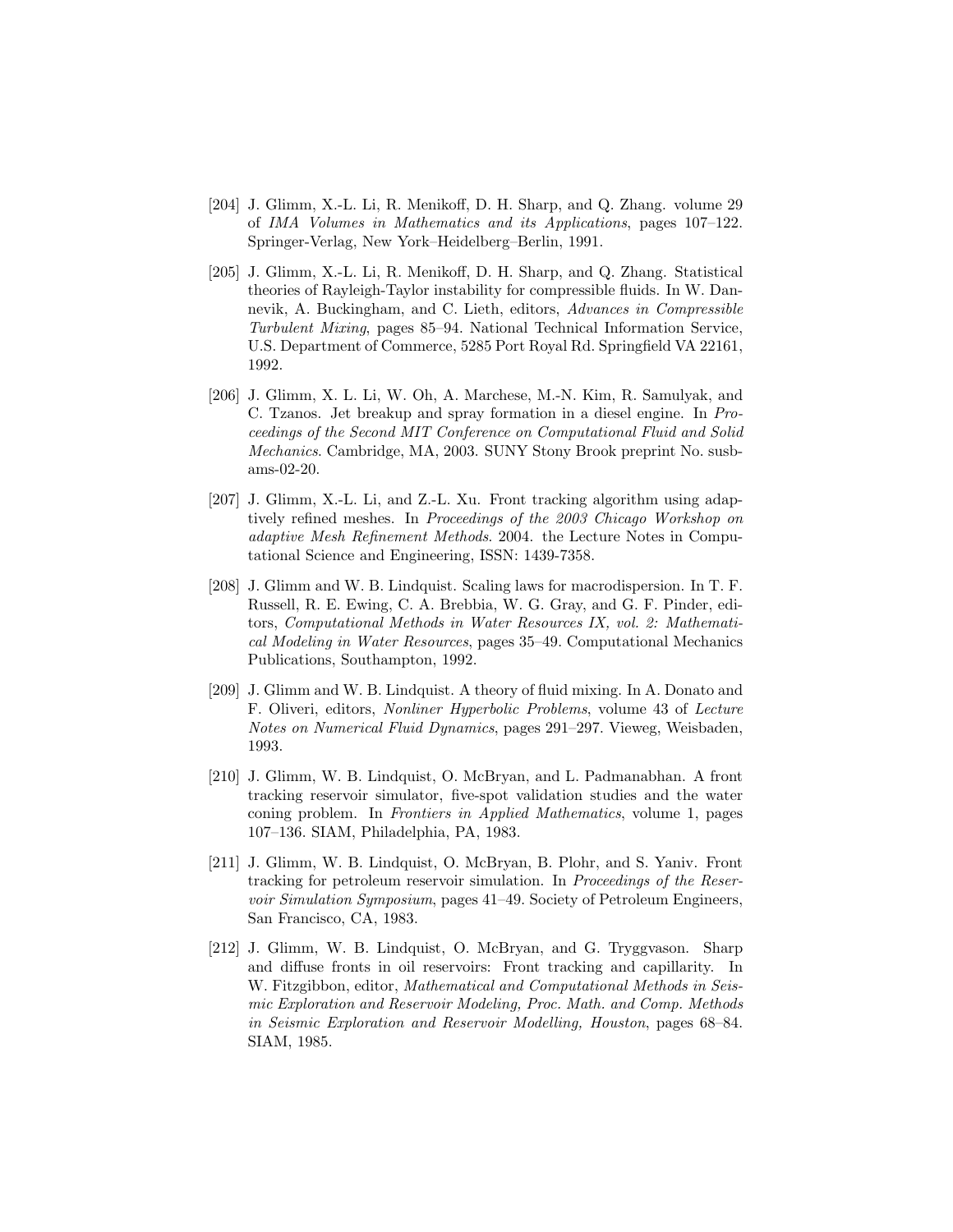- [213] J. Glimm, W. B. Lindquist, F. Pereira, and R. Peierls. The multi-fractal hypothesis and anomalous diffusion. Mat. Aplic. Comput., 11:189-207, 1992.
- [214] J. Glimm, W. B. Lindquist, F. Pereira, and Q. Zhang. A theory of macrodispersion for the scale up problem. Transport in Porous Media, 13:97–122, 1993.
- [215] J. Glimm, W. B. Lindquist, and Q. Zhang. Front tracking, oil reservoirs, engineering problems and mass conservation. In J. Glimm and A. Majda, editors, Multidimensional Hyperbolic Problems and Computations, volume 29 of IMA Volumes in Mathematics and its Applications, pages 123–139. Springer-Verlag, New York–Heidelberg–Berlin, 1991.
- [216] J. Glimm and V. Mahadeo. Random field models stochastic equations for turbulent intensity. 2016.
- [217] J. Glimm and V. Mahadeo. The spatial statistics of turbulent dissipation rates. ArXiv e-prints, February 2017.
- [218] J. Glimm, D. Marchesin, and O. McBryan. The Buckley-Leverett equation: Theory, computation and application. In R. Knops, editor, Third Symposium on Trends in Applications of Pure Mathematics to Mechanics, pages 104–110. Pitman, Edinburgh, 1979.
- [219] J. Glimm, D. Marchesin, and O. McBryan. Subgrid resolution of fluid discontinuities II. J. Comput. Phys., 37:336–354, 1980.
- [220] J. Glimm, D. Marchesin, and O. McBryan. A numerical method for two phase flow with an unstable interface. J. Comput. Phys., 39:179–200, 1981.
- [221] J. Glimm, D. Marchesin, and O. McBryan. Unstable fingers in two phase flow. Comm. Pure Appl. Math., 34:53–75, 1981.
- [222] J. Glimm, D. Marchesin, and O. McCryan. Statistical fluid dynamics: Unstable fingers. Comm. Math. Phys., 74:1–13, 1980.
- [223] J. Glimm, G. Marshall, and B. Plohr. A generalized Riemann problem for quasi-one-dimensional gas flows. Adv. Appl. Math., 5:1–30, 1984.
- [224] J. Glimm and O. McBryan. A computational model for interfaces. Adv. Appl. Math., 6:422–435, 1985.
- [225] J. Glimm, O. McBryan, R. Menikoff, and D. Sharp. Front tracking applied to Rayleigh-Taylor instability. SIAM J. Sci. Stat. Comput., 7:230-251, 1986.
- [226] J. Glimm, O. McBryan, R. Menikoff, and D. H. Sharp. Stable and runaway bubble merger in a model for Rayleigh-Taylor unstable interfaces. Phys. Letters A, 123:289–292, 1987.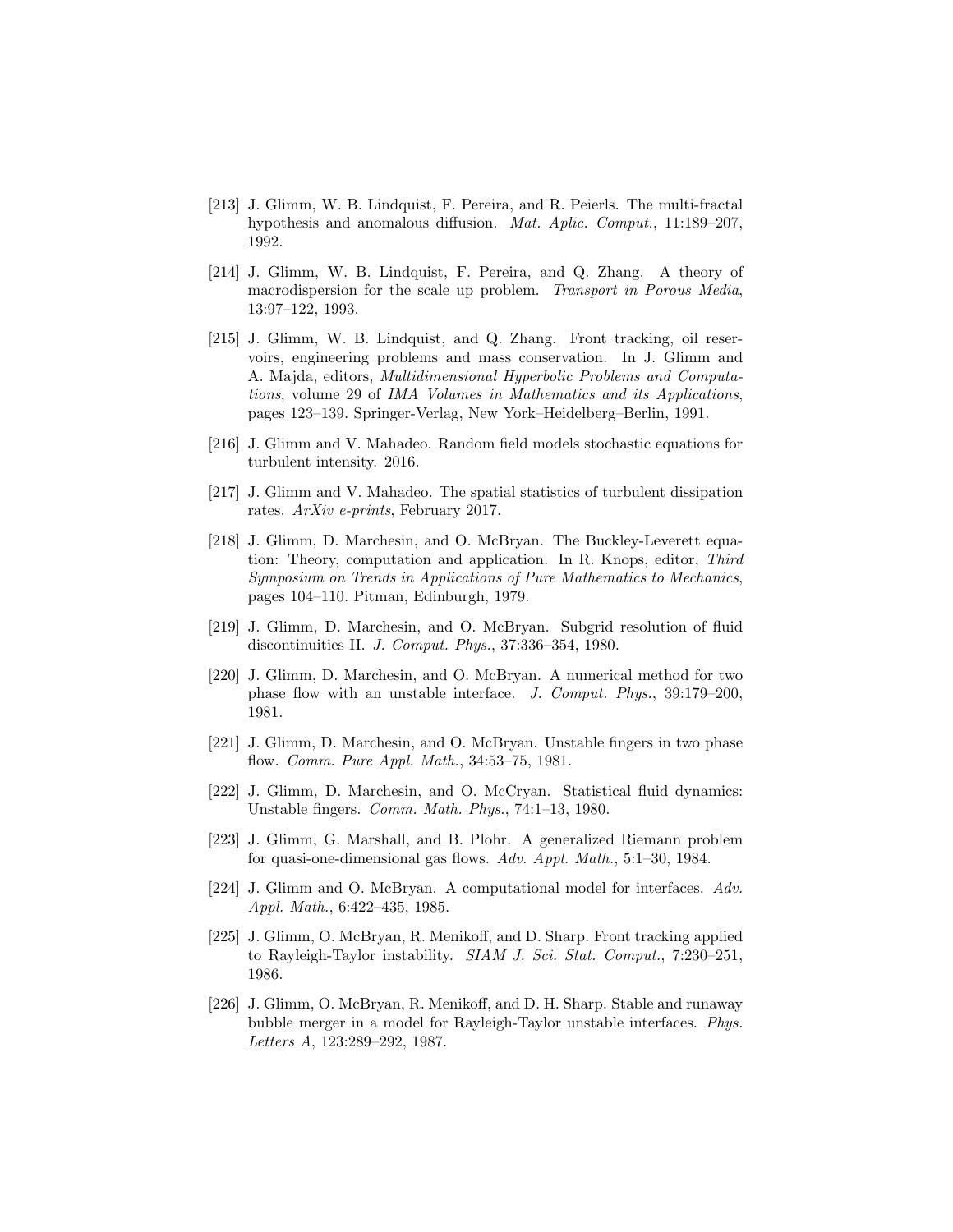- [227] J. Glimm, B. Plohr, and D. Sharp. A conservative formulation for largedeformation plasticity. Appl. Mech. Rev., 46:519–526, 1993.
- [228] J. Glimm, B. Plohr, and D. Sharp. Tracking of shear bands I. The onedimensional case. Mech. Materials, 24:31–41, 1996.
- [229] J. Glimm, D. Saltz, and D. H. Sharp. Renormalization group solution of two-phase flow equations for Rayleigh-Taylor mixing. Phys. Lett. A, 222:171–176, 1996.
- [230] J. Glimm, D. Saltz, and D. H. Sharp. A general closure relation for incompressible mixing layers induced by interface instabilites. In G. Jourdan and L. Houas, editors, Proceedings of the Sixth International Workshop on the Physics of Compressible Turbulent Mixing, pages 179–184. Imprimerie Caractère, Marseille, France, 1997.
- [231] J. Glimm, D. Saltz, and D. H. Sharp. Statistical evolution of chaotic fluid mixing. Phys. Rev. Lett., 80(4):712–715, 1998.
- [232] J. Glimm, D. Saltz, and D. H. Sharp. Two-pressure two-phase flow. In G.-Q. Chen, Y. Li, and X. Zhu, editors, Nonlinear Partial Differential Equations, pages 124–148. World Scientific, Singapore, 1998.
- [233] J. Glimm, D. Saltz, and D. H. Sharp. Two-phase modeling of a fluid mixing layer. J. Fluid Mech., 378:119–143, 1999.
- [234] J. Glimm and D. Sharp. An S-matrix theory for classical nonlinear physics. Found. Phys., 16:125–141, 1986.
- [235] J. Glimm and D. Sharp. Elementary waves for hyperbolic equations in higher dimensions: An example from petroleum reservoir modeling. Contemporary Mathematics, 60:35–41, 1987.
- [236] J. Glimm and D. H. Sharp. Chaotic mixing as a renormalization group fixed point. Phys. Rev. Lett., 64:2137–2139, 1990.
- [237] J. Glimm and D. H. Sharp. A random field model for anomalous diffusion in heterogeneous porous media. J. Stat. Phys., 62:415–424, 1991.
- [238] J. Glimm and D. H. Sharp. Multiscale science. SIAM News, October 1997.
- [239] J. Glimm and D. H. Sharp. Stochastic partial differential equations: Selected applications in continuum physics. In R. A. Carmona and B. L. Rozovskii, editors, Stochastic Partial Differential Equations: Six Perspectives, Mathematical Surveys and Monographs. American Mathematical Society, Providence, 1997.
- [240] J. Glimm and D. H. Sharp. Stochastic methods for the prediction of complex multiscale phenomena. Quarterly J. Appl. Math., 56:741–765, 1998.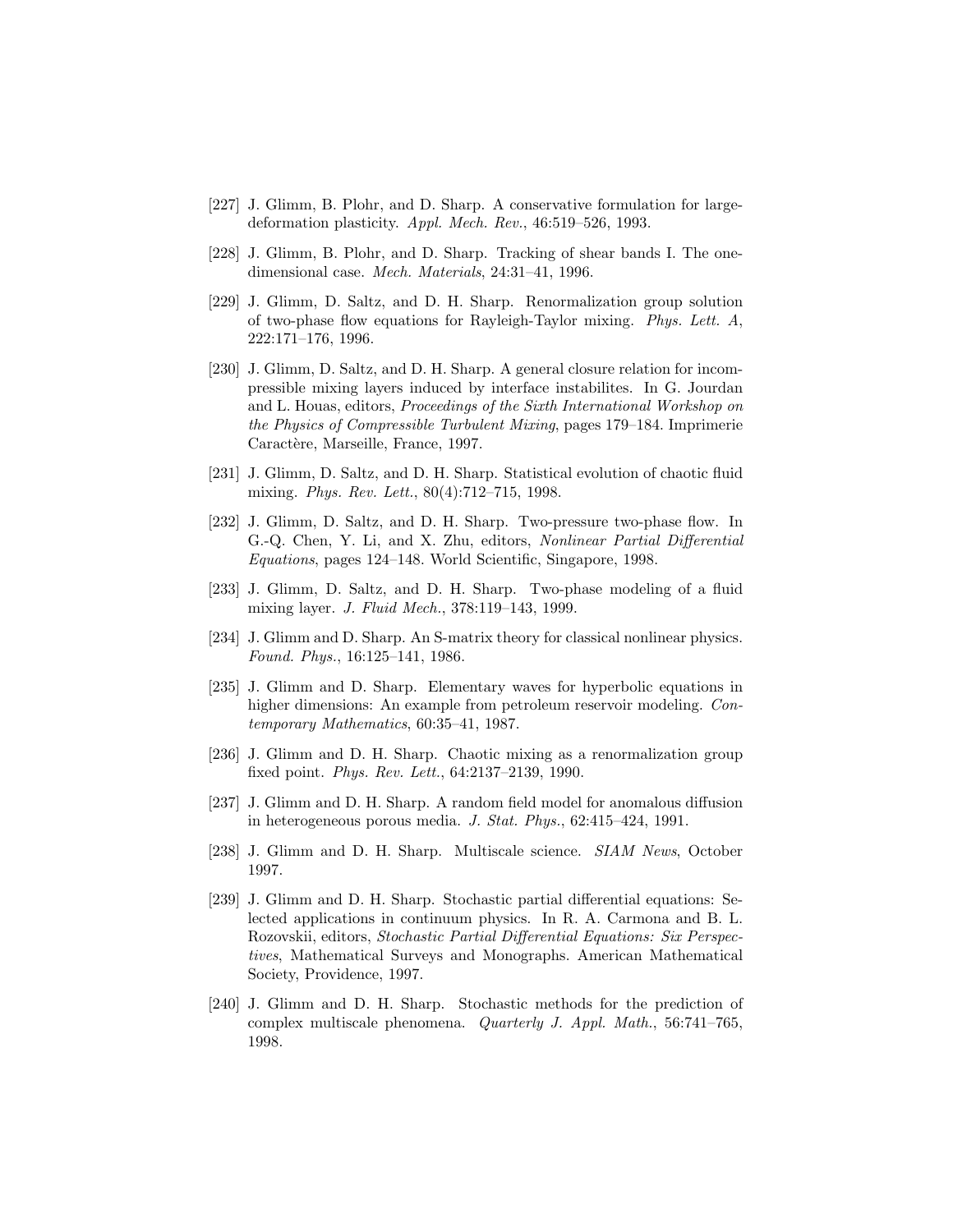- [241] J. Glimm and D. H. Sharp. Prediction and the quantification of uncertainty. Physica D, 133:152–170, 1999.
- [242] J. Glimm and D. H. Sharp. Simulation vs. theory vs. experiment for complex fluid mixing flows. SIAM News, 2006. Stony Brook University Preprint SUNYSB-AMS-06-05.
- [243] J. Glimm, D. H. Sharp, and Q. Zhang. The renormalization group dynamics of chaotic mixing of unstable interfaces. Phys. Fluids A, 3:1333–1335, 1991.
- [244] J. Glimm, S. R. Simanca, D. C. Tan, F. M. Tangerman, and G. Van-DerWoude. Front tracking simulations of ion deposition and resputtering. SIAM J. Sci. Comput., 20:1905–1920, 1999.
- [245] J. Glimm and X.-Li. On the validation of the Sharp-Wheeler bubble merger model from experimental and computational data. Phys. Fluids, 31:2077–2085, 1988.
- [246] J. Glimm and Q. Zhang. A quantitative theory of fluid chaos. In M. Shearer, editor, Viscous Profiles and Numerical Methods for Shock Waves, pages 49–65. SIAM, Philadelphia, 1991.
- [247] J. G. Glimm, R. H. Kupperman, P. C. Roberts, and D. H. Sharp. Stop trifling with AIDS. In Los Angeles Times, 1987.
- [248] James Glimm, M.-N. Kim, X.-L. Li, R. Samulyak, and Z.-L. Xu. Jet simulation in a diesel engine. In *Computational Fluid and Solid Mechanics* 2005. Elsevier Science, 2005.
- [249] James Glimm, Yunha Lee, David H Sharp, and Kenny Q Ye. Prediction using numerical simulations, A Bayesian framework for uncertainty quantification and its statistical challenge. In Bilal M. Ayyub and Nii O. Attoh-Okine, editors, Proceedings of the Fourth International Symposium on Uncertainty Modeling and Analysis (ISUMA 2003). IEEE, Computer Society, 2003.
- [250] J. W. Grove, J. Glimm, and X. L. Li. High resolution numerical methods for multiphase flows. In Modelisation Numerique des Couplages Thermiques, Mecaniques et Chimiques dan les Ecoulements Industriels. Institut Universitaire des Systems Thermiques Industriels, Universite Marseille, Marseille, 2000. LANL Report LA-UR-00-2639.
- [251] J. W. Grove, Y. Yang, Q. Zhang, D. H. Sharp, J. Glimm, B. Boston, and R. Holmes. The application of front tracking to the simulation of shock refractions and shock accelerated interface mixing. In Proceedings of the 4th International Workshop on the Physics of Compressible Turbulent Mixing. Cambridge Univ., Cambridge, 1993. State Univ. of New York at Stony Brook.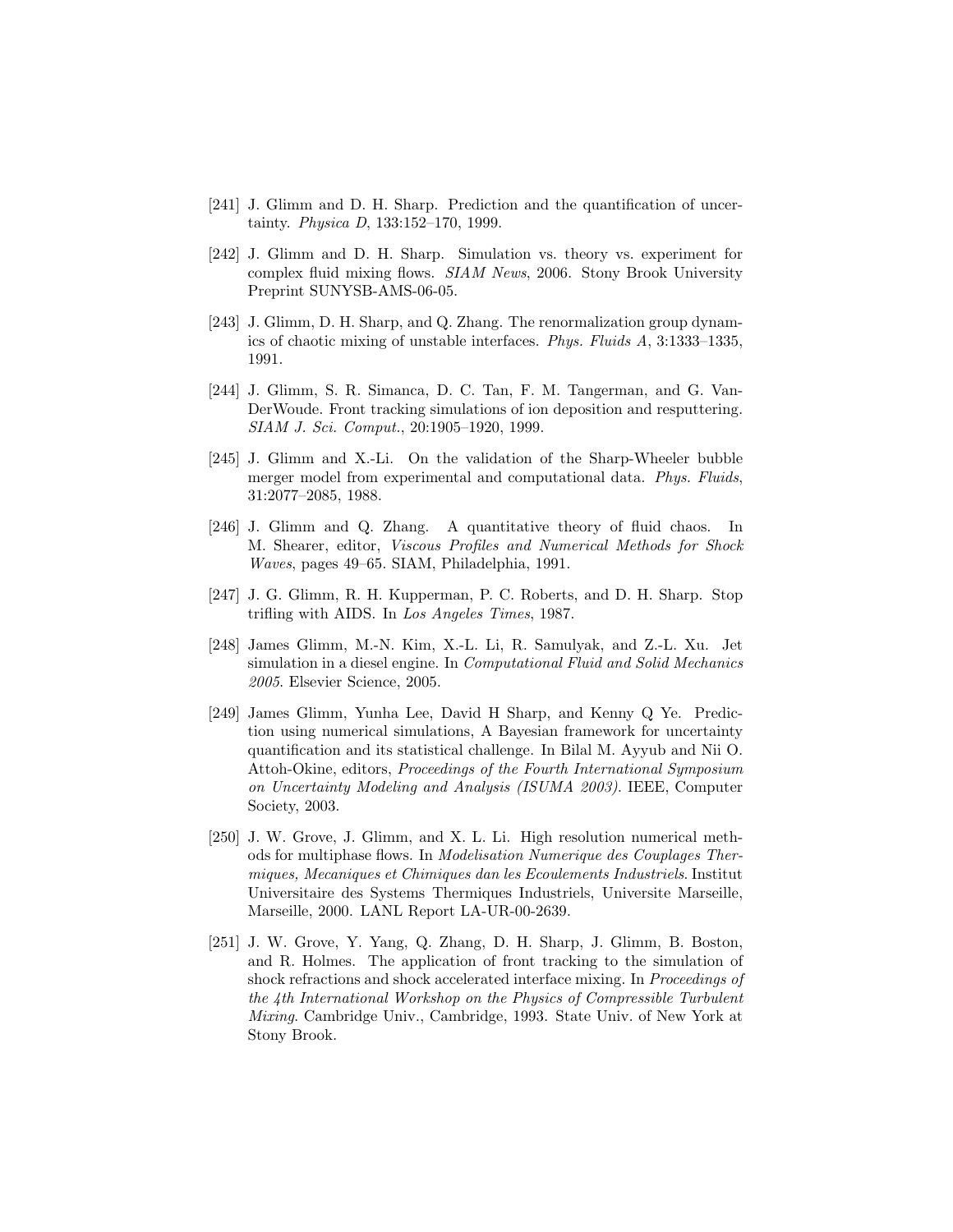- [252] G. Han, Y. Deng, J. Glimm, and G. Martyna. Error and timing analysis of multiple time stepping MD. Computational Physics Comm., 271:271–291, 2007.
- [253] Abigail Hsu, Ryan Kaufman, and James Glimm. Scaling laws for partially developed turbulence, 2020.
- [254] Abigail Hsu, Ryan Kaufman, and James Glimm. Scaling laws for partially developed turbulence, Apr 2020.
- [255] G. Iaccarino, R. Pecnik, J. Glimm, and D. H. Sharp. A QMU approach for predicting the operability limits of air-breathing hypersonic vehicles. Reliability Engineering and System Safety. Submitted for publication.
- [256] Glimm J., Lim H., Bishop M., and Kim S. From automated mri scan to finite elements. In In: Bartocci E., Cleaveland R., Grosu R., Sokolsky O. (eds) From Reactive Systems to Cyber-Physical Systems. Lecture Notes in Computer Science, volume 11500. 2019.
- [257] H. Jin and J. Glimm. Verification and validation for turbulent mixing. Nonlinear Analysis, 69:874–879, 2008. Stony Brook University Preprint SUNYSB-AMS-07-04.
- [258] H. Jin and J. Glimm. Weakly compressible two-pressure two-phase flow. Acta Mathematica Scientia, 29B:1497–1540, 2009. Stony Brook University Preprint SUNYSB-AMS-09-06.
- [259] H. Jin, J. Glimm, and D. H. Sharp. Two-pressure two-phase flow models. Zeit. angew. Math. Phys., 2003. Submitted. Stony Brook University Preprint number SUNYSB-AMS-03-16 and Los Alamos National Laboratory LAUR Number LA-UR-03-7279.
- [260] H. Jin, J. Glimm, and D. H. Sharp. Compressible two-pressure two-phase flow models. Phys. Lett. A, 353:469–474, 2006.
- [261] H. Jin, J. Glimm, and D. H. Sharp. Entropy of averaging for compressible two-pressure two-phase models. Phys. Lett. A, 360:114–121, 2006. Stony Brook University Preprint number SUNYSB-AMS-06-08 and Los Alamos National Laboratory.
- [262] H. Jin, X.-F. Liu, T. Lu, B. Cheng, J. Glimm, and D. H. Sharp. Rayleigh-Taylor mixing rates for compressible flow. Phys. Fluids, 17:1–10, 2005.
- [263] J. M. Guevara Jordan and J. Glimm. A mixed finite element for Hele Shaw cell equations. Comp. Geosciences, 1:35–58, 1997.
- [264] K. S. Kang, J. W. Davenport, J. Glimm, D. E. Keyes, and M. McGuigan. Linear augmented slater type orbital method for free standing clusters. J. Comp. Chem., 30:1185–1193, 2009.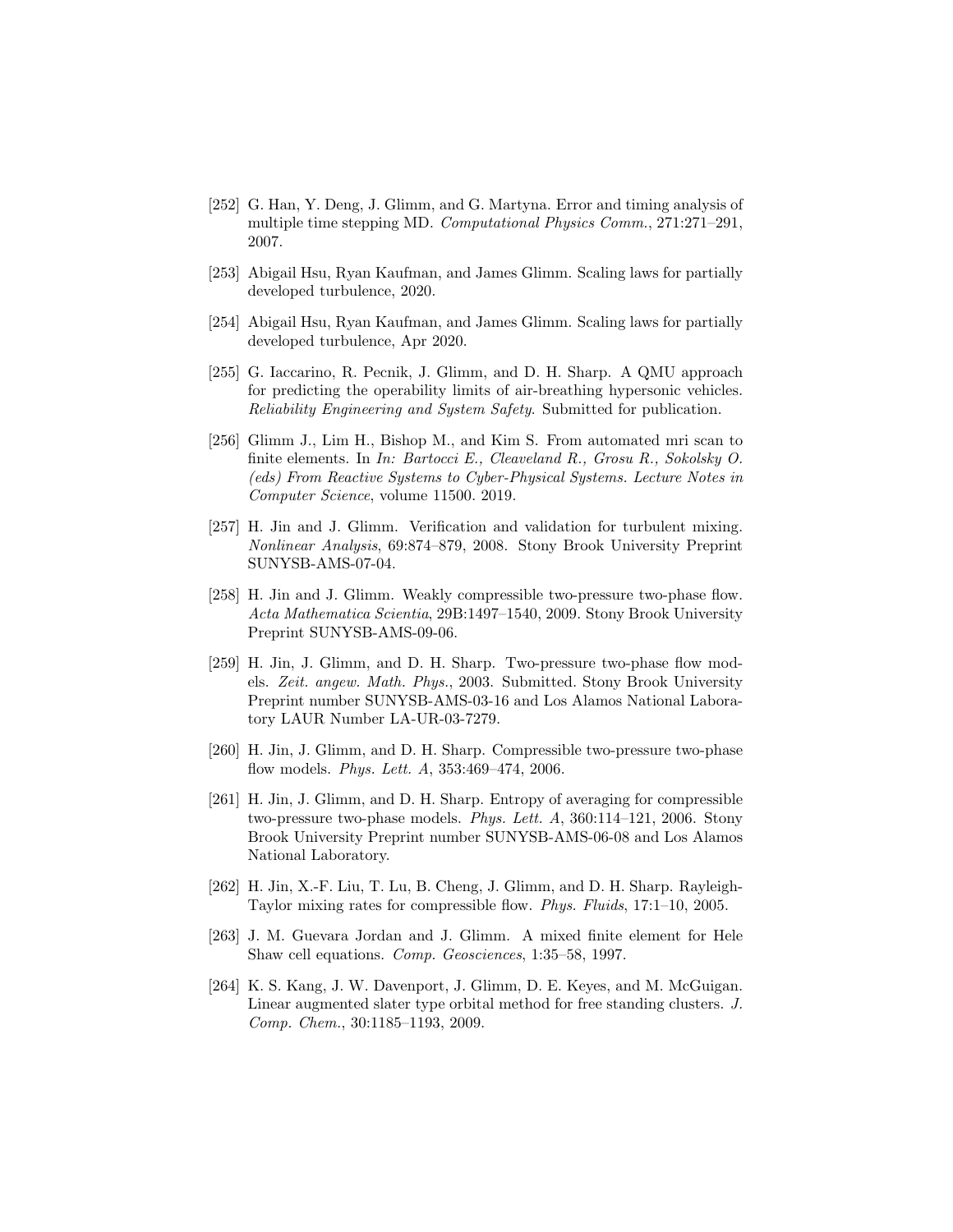- [265] H. Lee, H. Jin, Y. Yu, and J. Glimm. On validation of turbulent mixing simulations of Rayleigh-Taylor mixing. Phys. Fluids, 20:1–8, 2008. Stony Brook University Preprint SUNYSB-AMS-07-03.
- [266] L. Li, J. Glimm, and X.-L. Li. All isomorphic distinct cases for multicomponent interfaces in a block. J. Comp. Appl. Mathematics, 152:263– 276, 2003.
- [267] X.-L. Li and J. Glimm. A numerical study of Richtmyer-Meshkov instability in three dimensions. In H. Kubota and S. Aso, editors, Proceedings of the Second Asia CFD Conference, Tokyo, volume 1, pages 87–92. Japan Society of Computational Fluid Dynamics, 1996.
- [268] X.-L. Li, B. X. Jin, and J. Glimm. Numerical study for the three dimensional Rayleigh-Taylor instability using the TVD/AC scheme and parallel computation. J. Comput. Phys., 126:343–355, 1996.
- [269] H. Lim, W. Cun, Y. Wang, R. Gray, and J. Glimm. The role of conductivity discontinuities in design of cardiac defibrillation. Chaos, 28:013106, 2018.
- [270] H. Lim, J. Iwerks, J. Glimm, and D. H. Sharp. Nonideal Rayleigh-Taylor mixing. Proc. Natl. Acad. Sci., 107(29):12786–12792, 2010. Stony Brook University Preprint SUNYSB-AMS-09-05 and Los Alamos National Laboratory Preprint LA-UR 09-06333.
- [271] H. Lim, J. Iwerks, Y. Yu, J. Glimm, and D. H. Sharp. Verification and validation of a method for the simulation of turbulent mixing. Physica Scripta, T142:014014, 2010. Stony Brook University Preprint SUNYSB-AMS-09-07 and Los Alamos National Laboratory Preprint LA-UR 09- 07240.
- [272] H. Lim, Y. Yu, J. Glimm, X.-L. Li, and D. H. Sharp. Chaos, transport, and mesh convergence for fluid mixing. Acta Mathematicae Applicatae Sinica, 24:355–368, 2008. Stony Brook University Preprint SUNYSB-AMS-07-09 Los Alamos National Laboratory preprint number LA-UR-08-0068.
- [273] H. Lim, Y. Yu, J. Glimm, X. L. Li, and D. H. Sharp. Subgrid models in turbulent mixing. Astronomical Society of the Pacific Conference Series, 406:42, 2008. Stony Brook Preprint SUNYSB-AMS-09-01 and Los Alamos National Laboratory Preprint LA-UR 08-05999.
- [274] H. Lim, Y. Yu, J. Glimm, X. L. Li, and D. H. Sharp. Subgrid models for mass and thermal diffusion in turbulent mixing. Physica Scripta, T142:014062, 2010. Stony Brook Preprint SUNYSB-AMS-08-07 and Los Alamos National Laboratory Preprint LA-UR 08-07725.
- [275] H. Lim, Y. Yu, J. Glimm, and D. H. Sharp. Mathematical, physical and numerical principles essential for models of turbulent mixing. IMA Volumes in Mathematics and its Applications. Nonlinear Conservation Laws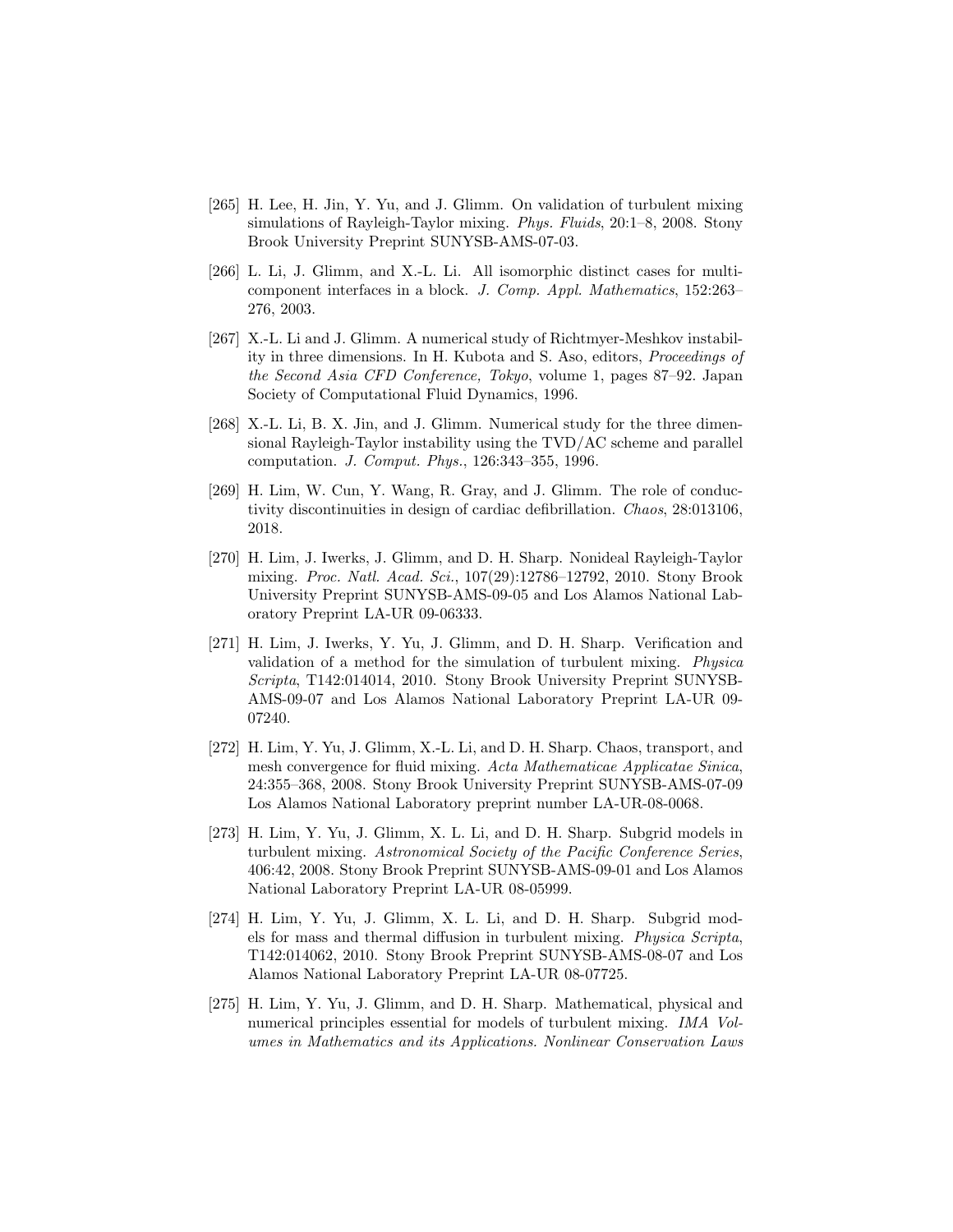and Applications, 153:405–414, 2010. Stony Brook University Preprint SUNYSB-AMS-09-08 and Los Alamos National Laboratory Preprint LA-UR-09-008281.

- [276] H. Lim, Y. Yu, J. Glimm, and D. H. Sharp. Nearly discontinuous chaotic mixing. High Energy Density Physics, 6:223–226, 2010. Stony Brook University Preprint SUNYSB-AMS-09-02 and Los Alamos National Laboratory preprint number LA-UR-09-01364.
- [277] H. Lim, Y. Yu, H. Jin, D. Kim, H. Lee, J. Glimm, X.-L. Li, and D. H. Sharp. Multi scale models for fluid mixing. Compu. Methods Appl. Mech. Engrg., 197:3435–3444, 2008. Stony Brook University Preprint SUNYSB-AMS-07-05.
- [278] Hyunkyung Lim, Yijie Zhou, Valmor F. de Almeida, and James Glimm. Fully developed turbulent mixing in an annular sector. page 623, 2012. AIMS on Applied Mathematics, Volume 8.
- [279] J.-J. Liu, J. Glimm, and X.-L. Li. A conservative front tracking method. In F. Asakura, H. Aiso, S. Kawashima, Matsumura A, S. Nishibata, and K. Nishihara, editors, Hyperbolic Problems: Theory, Numerics, and Applications, pages 57–62. Yokohama Publishers, Osaka, Japan, 2006.
- [280] Jinjie Liu, Hyun-Kyun Lim, James Glimm, and Xiaolin Li. A conservative front tracking method in N-dimensions. J. Sci. Comp., 31:213–236, 2007. Stony Brook University preprint number SUNYSB-AMS-06-04.
- [281] X.-F. Liu, E. George, W. Bo, and J. Glimm. Turbulent mixing with physical mass diffusion. Phys. Rev. E, 73:056301, 2006.
- [282] X.-F. Liu, Y.-H. Li, J. Glimm, and X.-L. Li. A front tracking algorithm for limited mass diffusion. J. Comput. Phys., 222:644–653, 2007. Stony Brook University preprint number SUNYSB-AMS-06-01.
- [283] T. Lu, R. Samulyak, and J. Glimm. Direct numerical simulation of bubbly flows and its applications. Phys. Fluid Eng., 129:595-604, 2007.
- [284] T. Lu, Z. L. Xu, R. Samulyak, J. Glimm, and X. M. Ji. Dynamic phase boundaries for compressible fluids. SIAMJSC, 30:895–815, 2008. SB Preprint Number: SUNYSB-AMS-06-07.
- [285] Michael McGuigan, James Daveport, and James Glimm. Computational approach to finite size and shape effects in iron nanomagnetics. Journal of Magnetism and Magnetic Materials, 320:190–196, 2008. Preprint SUNYSB-AMS-98-04.
- [286] B. Plohr, J. Glimm, and O. McBryan. Applications of front tracking to two-dimensional gas dynamics calculations. In J. Chandra and J. Flaherty, editors, *Computational Aspects of Penetration Mechanics*, volume 3 of Lect. Notes in Engrg., pages 180–191. Springer-Verlag, New York– Heidelberg–Berlin, 1983.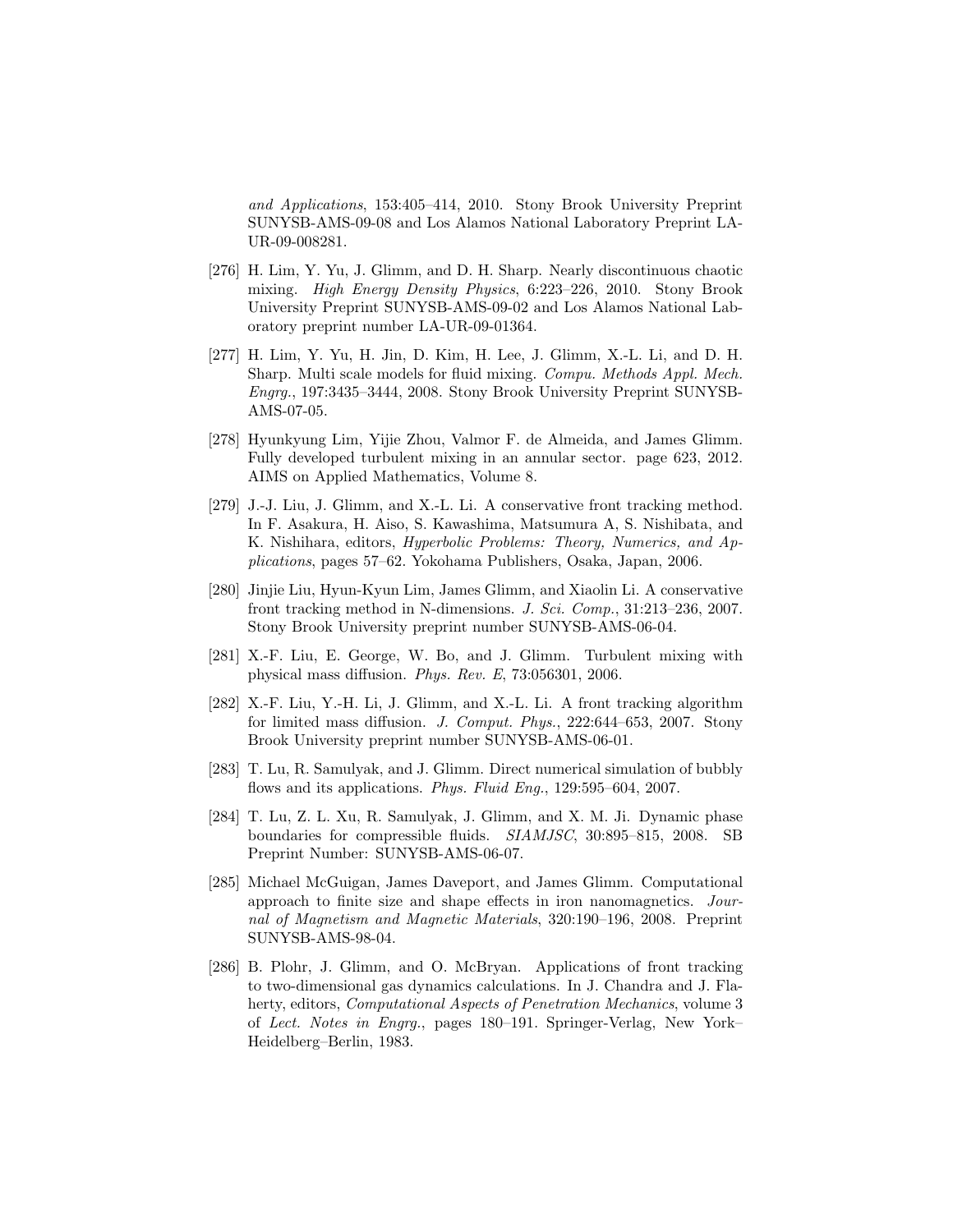- [287] H. Said and J. Glimm. A continuum description of failure waves.  $ArXive$ , 2016. arXive:161204922.
- [288] H. Said and J. Glimm. A continuum description of failure waves. J. Theor. Appl. Mech., 56:657–674, 2018.
- [289] R. Samulyak, J. Du, J. Glimm, and Z. Xu. A numerical algorithm for MHD of free surface flows at low magnetic Reynolds numbers. J. Comput. Phys., 226:1532–1546, 2007.
- [290] R. Samulyak, J. Glimm, W. Oh, H. Kirk, and K. McDonald. Simulation of free surface MHD flows: Richtmyer-Meshkov instability and applications. Lecture Notes Comput. Sci., 2667:558–567, 2003.
- [291] R. Samulyak, T. Lu, P. Parks, J. Glimm, and X. Li. Simulation of pellet ablation for tokamak fuelling with ITAPS front tracking. Journal of Physics: Conf. Series, 125:012081, 2008.
- [292] R. Samulyak, T. Lu, Y. Prykarpatskyy, J. Glimm, Z. Xu, and M. N. Kim. Comparison of heterogeneous and homogenized numerical models of cavitation. Int. J. Multiscale Comp. Eng., 4:377–389, 2006.
- [293] D. She, R. Kaufman, H. Lim, J. Melvin, A. Hsu, and J. Glimm. Fronttracking methods. In Handbook of Numerical Methods for Hyperbolic Problems, volume 17, pages 383–402. Elsevier, 2016.
- [294] Y. Song, W. Chui, J. Glimm, B. Lindquist, and F. Tangerman. Applications of front tracking to the simulation of resin transfer modeling. Computers  $\mathcal C$  Mathematics with Applications, 33(9):47–60, 1997.
- [295] N. Stojić, J. W. Davenport, M. Komelj, and J. Glimm. Surface magnetic moment in  $\alpha$ -uranium by density-functional theory. Phys. Rev. B, 68:094407–094412, 2003.
- [296] N. Stojic, J. Glimm, Y. Deng, and J. Haus. Transverse magnetic modes in two-dimensional triangular photonic crystals. Phys. Rev. E, 64:1–7, 2001. Paper number 056614.
- [297] John Walter, James Glimm, John W. Grove, Hyun-Cheol Hwang, Xiao Lin, Bradley J. Plohr, David H. Sharp, and Dahai Yu. Eulerian front tracking for solid dynamics. In Kailasam Iyer and Shun chin Chou, editors, Proceedings of the 15th US Army Symposium on Solid Mechanics, pages 343–366, Myrtle Beach, SC, 1999. Battelle Memorial Institute, Battelle Press (www.battelle.org/bookstore). published on CD-ROM (ISBN 1- 57477-083-7).
- [298] F. Wang, J. Glimm, J. W. Grove, B. Plohr, and D. Sharp. A conservative Eulerian numerical scheme for elasto-plasticity and application to plate impact problems. Impact Comput. Sci. Engrg., 5:285–308, 1993.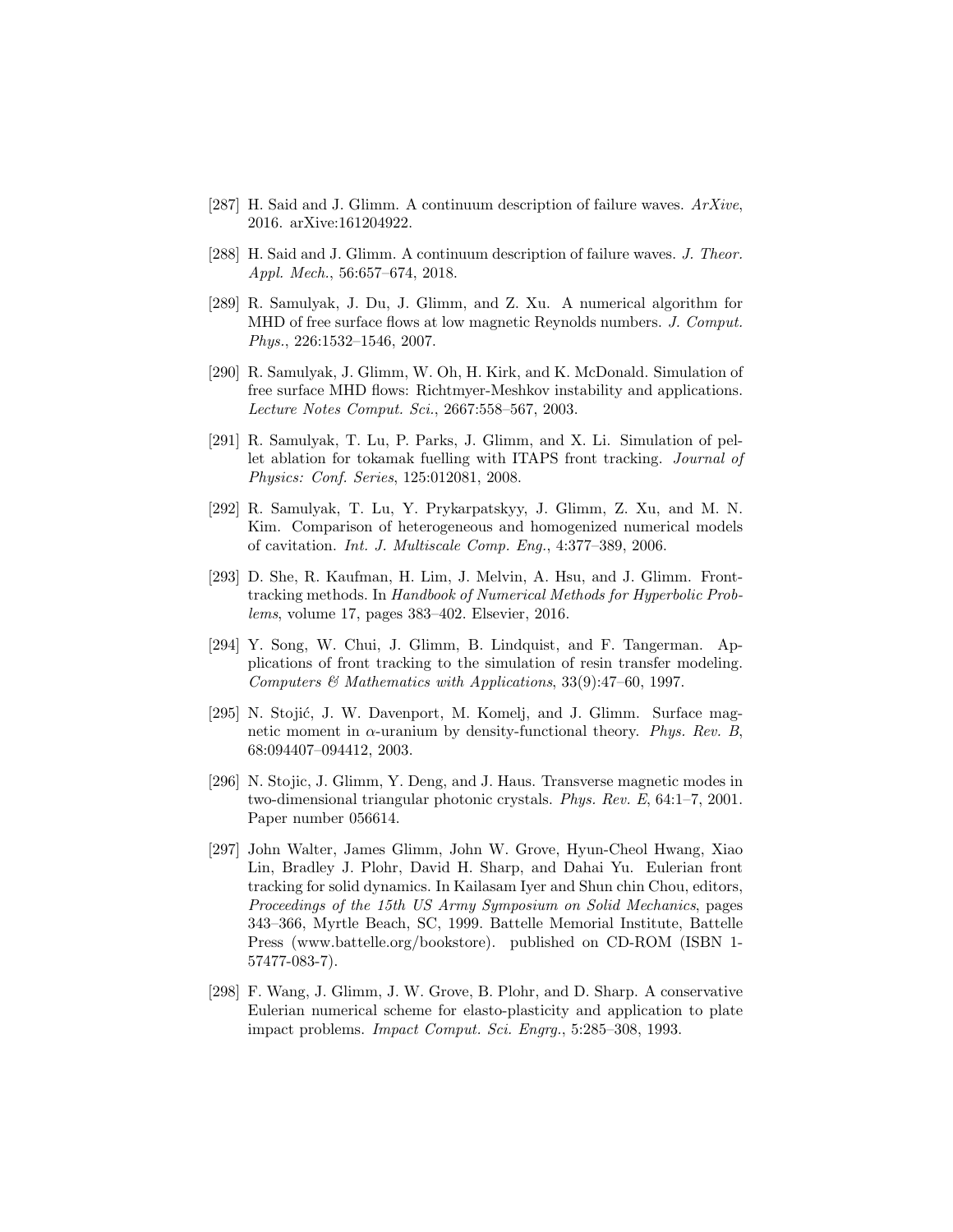- [299] F. Wang, J. Glimm, and B. Plohr. A model for rate-dependent plasticity. J. Mech. Phys. Solids, 43:1497–1503, 1995.
- [300] Xuena Wang, Wei Zhu, Kith Pradhan, Chen Ji, Yeming Ma, Oliver Semmes, James Glimm, and Joseph Mitchell. Feature extraction in the analysis of proteomic mass spectra. Proteomics, 7:2095–2100, 2006.
- [301] Z. Xu, M. Kim, T. Lu, W. Oh, J. Glimm, R. Samulyak, X. Li, and C. Tzanos. Discrete bubble modeling of unsteady cavitating flow. J. Multiscale Comp. Eng., 4:601–616, 2006.
- [302] Z. L. Xu, J. Glimm, Y. Zhang, and X. Liu. A multiscale front tracking method for compressible free surface flows. Chemical Engineering Science Journal, 62:3538–3548, 2007. SB Preprint Number: SUNYSB-AMS-06-09.
- [303] Z. L. Xu, M. Kim, T. Lu, W. Oh, J. Glimm, R. Samulyak, X. L. Li, and C. Tzanos. Discrete bubble modeling of unsteady cavitating flow. International Journal for Multiscale Computational Engineering, 4:601– 616, 2006.
- [304] Shuai Xue, Hyunkyung Lim, James Glimm, Flavio H. Fenton, and Elizabeth M. Cherry. Sharp boundary electrocardiac simulations. SISC, 38:B100–B117, 2016. Stony Brook University Preprint SUNYSB-AMS-15-03.
- [305] Dahai Yu, Ahsan Kareen, and James Glimm. Simulation of the influence of aspect ratio on the aerodynamics of rectangular prisms. J. Engineering Mechanics, 139:429–436, 2018.
- [306] Y. Yu, M. Zhao, T. Lee, N. Pestieau, W. Bo, J. Glimm, and J. W. Grove. Uncertainty quantification for chaotic computational fluid dynamics. J. Comput. Phys., 217:200–216, 2006. Stony Brook Preprint number SB-AMS-05-16 and LANL preprint number LA-UR-05-6212.
- [307] Q. Zhang and J. Glimm. Inertial range scaling of laminar shear flow as a model of turbulent transport. Comm. Math. Phys., 146:217–229, 1992.
- [308] Y. Zhang, P. Drake, and J. Glimm. Numerical evaluation of the impact of laser preheat on interface structure and instability. Physics of Plasma, 14:1–10, 2007. SB Preprint Number: SUNYSB-AMS-06-10.
- [309] Y. Zhang, P. Drake, J. Glimm, J. Grove, and D. H. Sharp. Radiation coupled front tracking simulations for laser driven shock experiments. J. Nonlinear Analysis, 63:e1635–e1644, 2005. LANL report No. LA-UR-04- 2381.
- [310] Y. Zhang, J. Glimm, and S. Dutta. Tracked flame simulation for Type Ia supernova. In K. J. Bathe, editor, *Computational Fluid and Solid* Mechanics, pages 950–953. Elsevier, 2005.